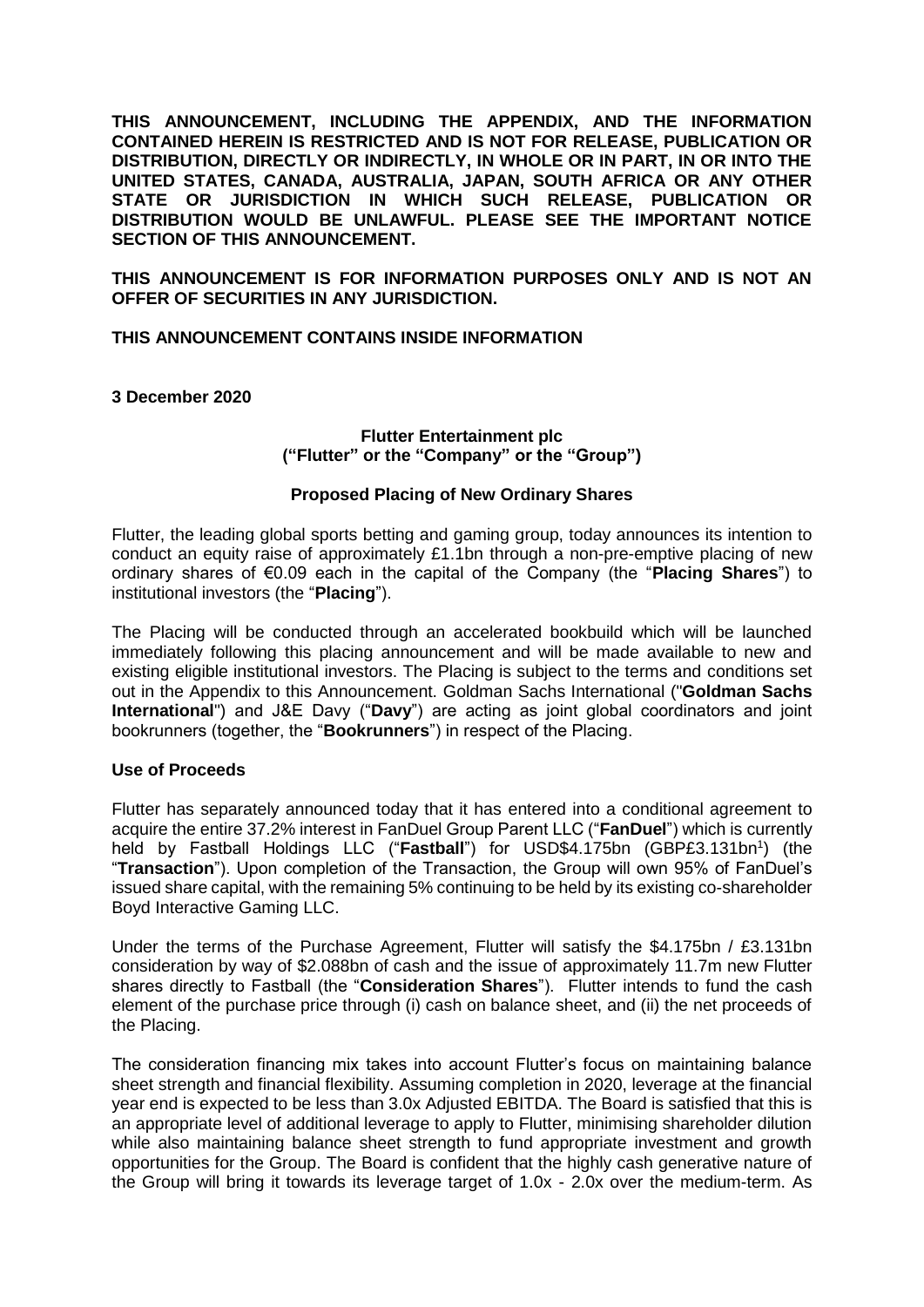previously stated, once leverage has returned to this target range, the Board will re-examine the Group's dividend policy.

The Transaction constitutes a related party transaction pursuant to the listing rules of the Financial Conduct Authority (the "**UK Listing Rules**") and therefore requires the approval of Flutter's shareholders. A circular will be posted to shareholders to convene an extraordinary general meeting which will be held in due course to approve the Transaction which is expected to be completed on or prior to 31 December 2020.

The Placing is not conditional on Completion and should the Transaction not complete, the Group will retain the net proceeds of the Placing. In such circumstances, the proceeds would be used to pursue the Group's broader strategy through ongoing investment in both organic and inorganic opportunities. The equity raise would also facilitate a faster de-leveraging of the Group's balance sheet, leading to immediate interest cost savings and reduced annual cash outflows.

Given the percentage of its existing share capital which Flutter is seeking to issue on a nonpre-emptive basis pursuant to the Placing together with the number of ordinary shares issued by the Company in May on non-pre-emptive basis, members of its senior management have consulted with the Company's major shareholders ahead of the release of this Announcement. The Placing structure has been chosen as it minimises time to Completion which ensures that Flutter can capture the strategic opportunity to secure the minority stake at an attractive valuation. The consultation has confirmed the Board's view that the Placing is in the best interests of shareholders, as well as wider stakeholders in Flutter.

A separate announcement has been issued in relation to the Transaction and a presentation containing further information relevant to the Transaction and Placing has been made available on the Company's website a[t https://www.Flutter.com/investors.](https://www.flutter.com/investors) This Announcement should be read in conjunction with the Transaction Announcement.

#### **Strategic partner investment – Fox Corporation**

As part of this Placing, Fox Corporation has committed to invest further in Flutter.

**Lachlan Murdoch, Executive Chairman and CEO of Fox Corporation said** : *"We are delighted to participate in this capital raising. Maintaining our ownership stake in Flutter signifies our long-term commitment to Flutter, and ongoing confidence in management's ability to execute against the fast growing US opportunity. FOX's audiences have proven to be highly engaged with free to play and wagering content, and we are excited to offer them access to products from Flutter's market leading stable of US brands."*

# **Details of the Placing**

Goldman Sachs International and Davy are acting as joint global co-ordinators and joint bookrunners in respect of the Placing.

The Placing is subject to the Terms and Conditions set out in the Appendix which forms part of this announcement (the announcement and the Appendix together, the "**Announcement**").

Goldman Sachs International and Davy will commence a bookbuilding process in respect of the Placing immediately following this Announcement (the "**Bookbuild**"). The price per ordinary share at which the Placing Shares are to be placed (the "**Placing Price**") will be determined at the close of the Bookbuild.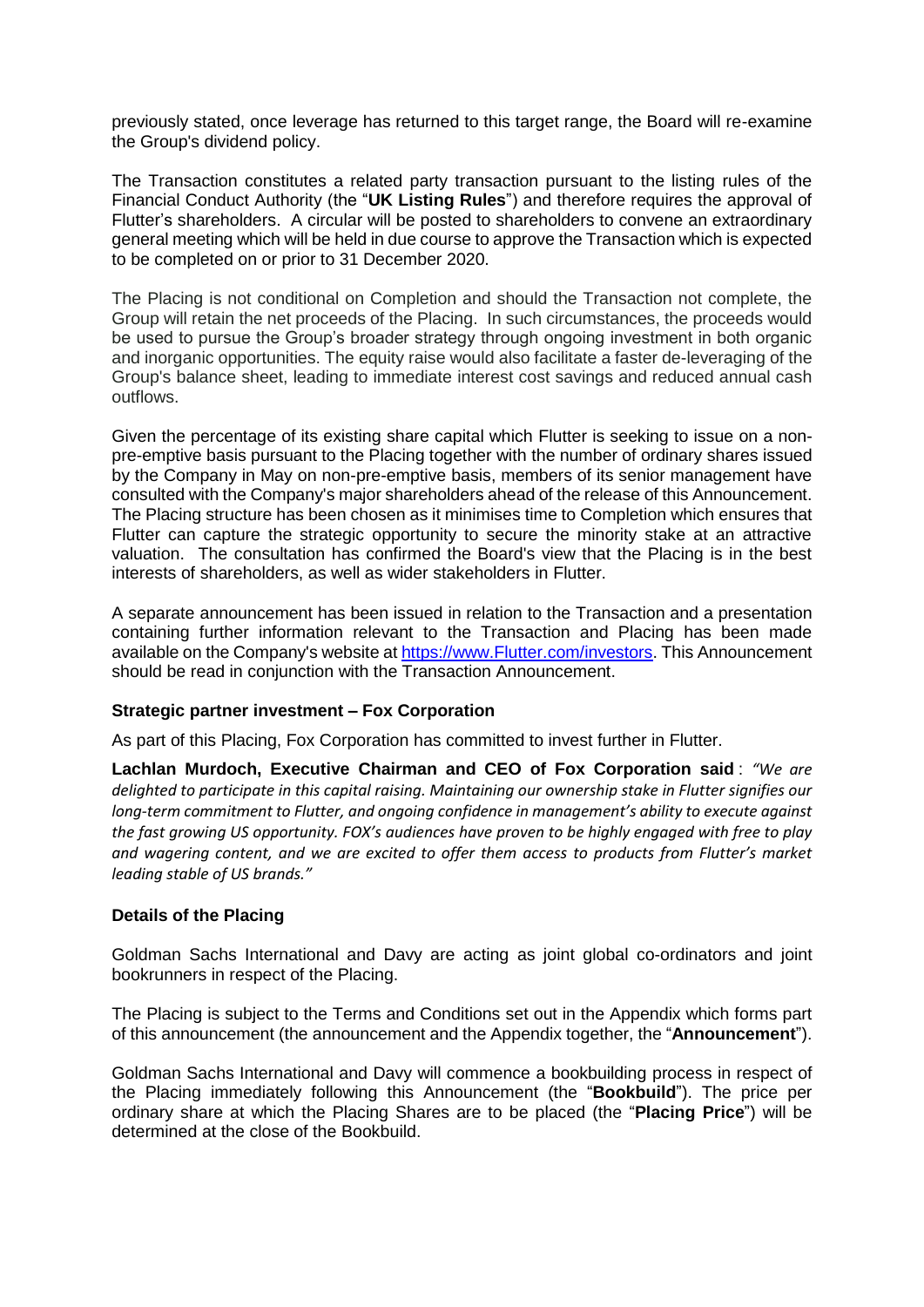The book will open with immediate effect following this Announcement. All investors who participate in the Placing will be required to make bids for Placing Shares in Pounds Sterling. Prospective Placees may elect to settle their allocation in Euros at the Euro Placing Price. The timing of the closing of the book, pricing and allocations are at the absolute discretion of the Company and the Bookrunners. Details of the Placing Price, the Euro Placing Price, and the number of Placing Shares to be issued will be announced as soon as practicable after the close of the Bookbuild. The Euro Placing Price will be based on the Bloomberg BFIX mid-point Euro/Sterling exchange rate at the first fixing time after the closing of the Bookbuild.

The Placing Shares will, when issued, be credited as fully paid and will rank *pari passu* in all respects with the existing ordinary shares of  $\epsilon$ 0.09 each in the capital of the Company (the "**Ordinary Shares**") (other than treasury shares which are non-voting and do not qualify for dividends), including the right to receive all dividends and other distributions declared, made or paid in respect of Ordinary Shares after the date of issue. As at the date of this Announcement, the Company has 155,162,284 Ordinary Shares (excluding 1,965,600 treasury shares) in issue.

The Company will make applications for the admission of the Placing Shares to (a) the premium listing segment of the Official List of the Financial Conduct Authority of the United Kingdom (the "**FCA**") and to trading on the London Stock Exchange plc's (the "**London Stock Exchange**") main market for listed securities (together, the "**UK Admission**") and (b) to a secondary listing on the Official List of The Irish Stock Exchange plc, trading as Euronext Dublin ("**Euronext Dublin**") and to trading on the Euronext Dublin Market operated by Euronext Dublin (together, the "**Irish Admission**" and, together with the UK Admission, "**Admission**").

It is expected that settlement of the Placing Shares will occur, Admission will become effective and that dealings will commence in the Placing Shares at 8.00 a.m. on 08 December 2020. The Placing is conditional, among other things, upon Admission becoming effective and the placing agreement between the Company, Goldman Sachs International and Davy (the "**Placing Agreement**") not being terminated in accordance with its terms. The Appendix sets out further information relating to the Bookbuild and the Terms and Conditions of the Placing.

By choosing to participate in the Placing and by making an oral and legally binding offer to acquire Placing Shares, investors will be deemed to have read and understood this Announcement in its entirety (including the Appendix) and to be making such offer on the terms and subject to the conditions in it, and to be providing the representations, warranties, indemnities, acknowledgements and undertakings contained in the Appendix.

This Announcement should be read in its entirety. In particular, you should read and understand the information provided in the "*Important Notice*" section of this Announcement.

This Announcement contains inside information for the purposes of the Market Abuse Regulation (Regulation (EU) No 596/2014) ("**MAR**"). Market soundings, as defined in MAR, were taken in respect of the Placing, with the result that certain persons became aware of inside information relating to the Company and its securities, as permitted by MAR. That inside information is set out in this Announcement. Therefore, those persons that received inside information in a market sounding are no longer in possession of inside information relating to the Company and its securities.

The person responsible for arranging release of this Announcement on behalf of Flutter is Edward Traynor, Company Secretary of Flutter.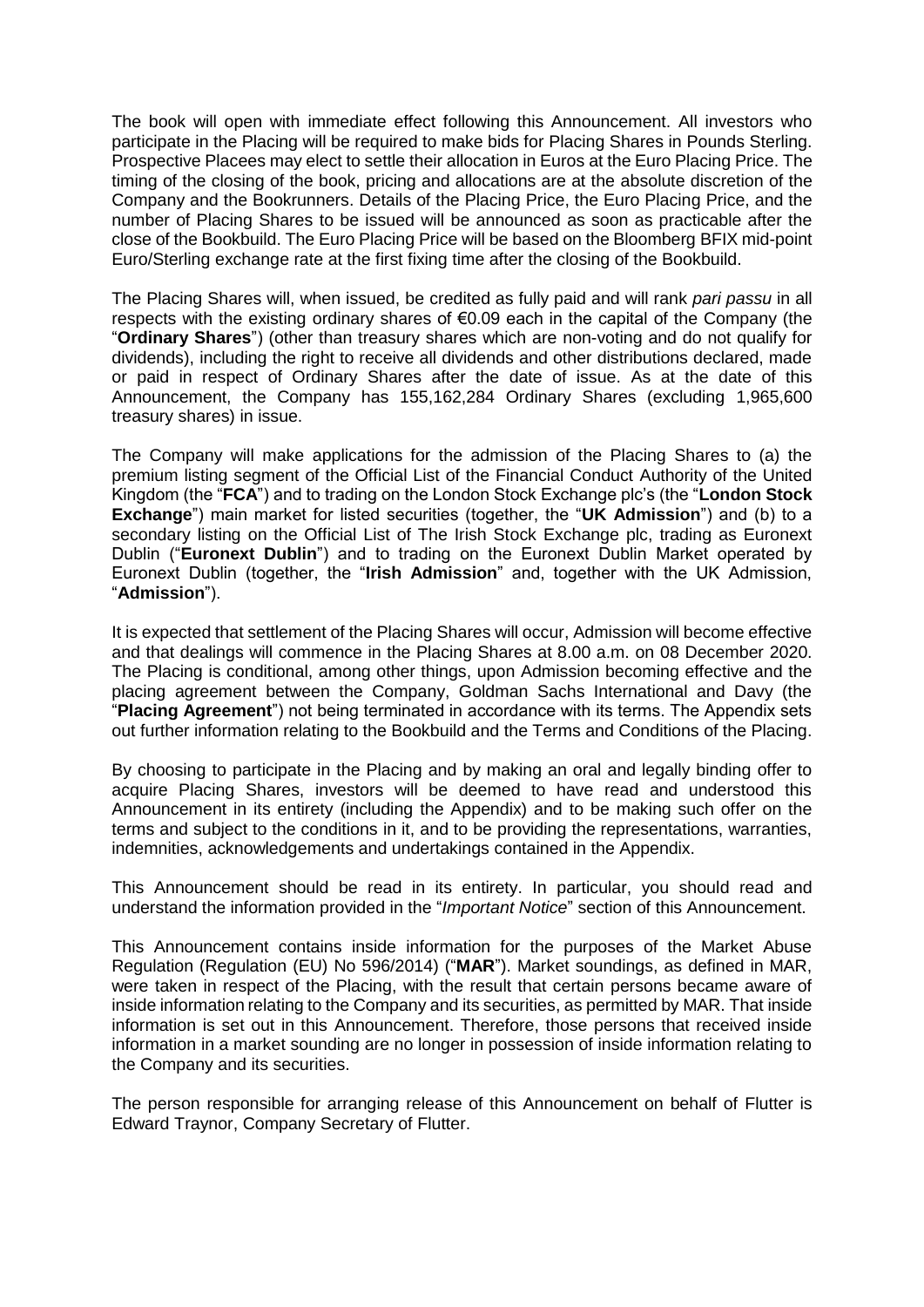#### Notes

(1) Assumed FX rate £1:\$1.33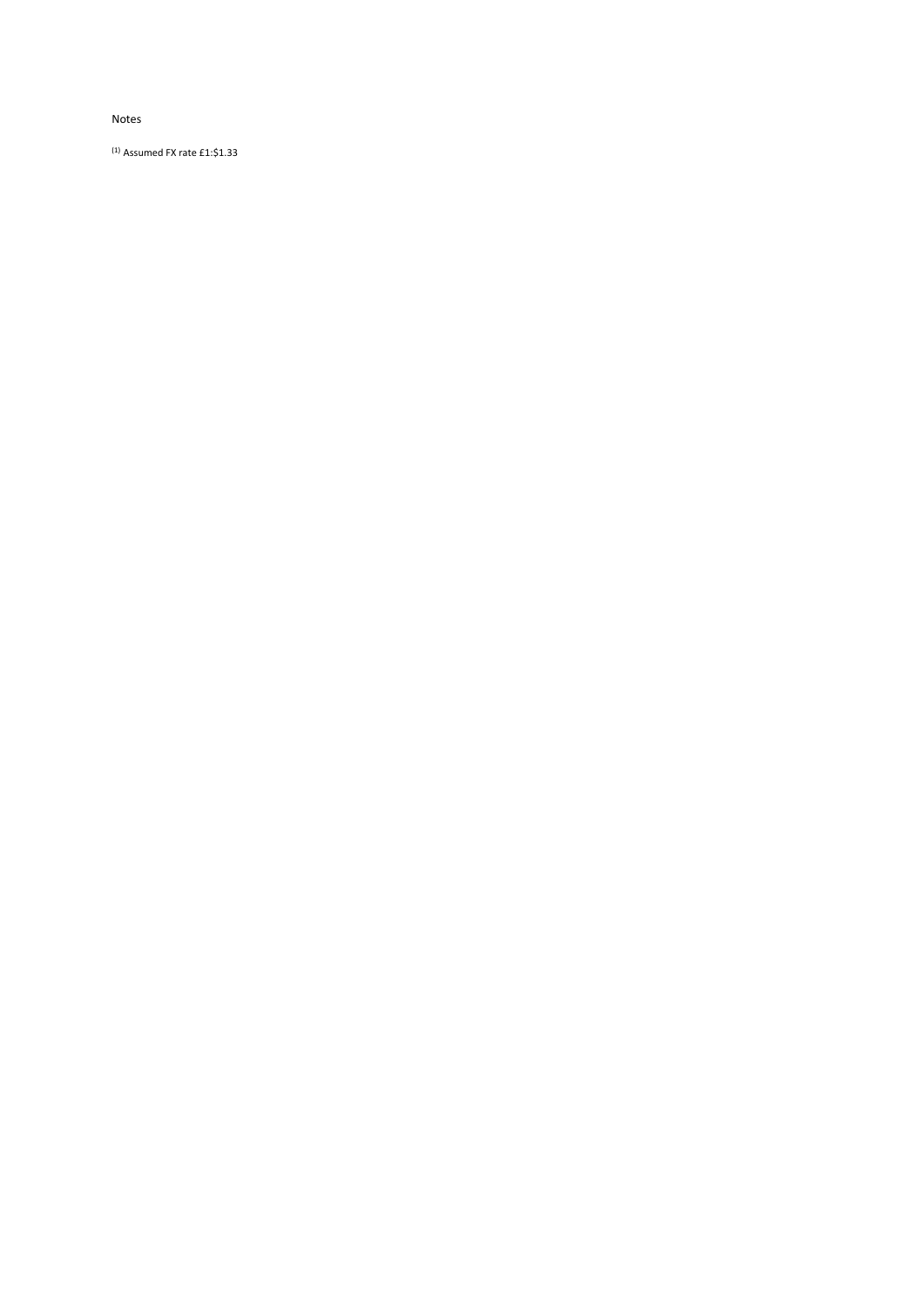For further information on the Announcement, please contact:

| <b>Flutter Entertainment plc</b><br>Jonathan Hill, Chief Financial Officer<br>David Jennings, Group Director of Investor Relations and FP&A<br>Ciara O'Mullane, Investor Relations<br>Liam Kealy, Investor Relations | + 353 87 951 3560<br>+ 353 87 947 7862<br>+353876652014 |
|----------------------------------------------------------------------------------------------------------------------------------------------------------------------------------------------------------------------|---------------------------------------------------------|
| Press:<br>Fi Thorne, Corporate Affairs<br>Lindsay Dunford, Corporate Affairs                                                                                                                                         | + 44 75 2111 4787<br>+44 79 3197 2959                   |
| Davy (Joint Global Co-ordinator and Joint Corporate<br>Broker)<br>John Lydon<br><b>Brian Garrahy</b><br>Ronan Veale                                                                                                  | +353 (0) 1 679 6363                                     |
| <b>Goldman Sachs International (Joint Global Co-ordinator</b><br>and Joint Corporate Broker)<br>Anthony Gutman<br><b>Charlie Lytle</b><br><b>Nick Harper</b><br>Jimmy Bastock                                        | +44 (0) 20 7774 1000                                    |
| <b>Drury Communications</b><br><b>Billy Murphy</b>                                                                                                                                                                   | + 353 1 260 5000                                        |
| <b>Finsbury (Media Enquiries)</b><br>James Murgatroyd<br><b>Robert Allen</b>                                                                                                                                         | +44 (0) 77 6825 4911<br>+44 (0) 75 5444 1363            |

# **Important Notice**

This Announcement has been issued by, and is the sole responsibility of, the Company. No representation or warranty, express or implied, is or will be made as to, or in relation to, and no responsibility or liability is or will be accepted by Goldman Sachs International or Davy or by any of their respective Affiliates or agents as to, or in relation to, the accuracy or completeness of this Announcement or any other written or oral information made available to or publicly available to any interested party or its advisers, and any liability therefor is expressly disclaimed.

Goldman Sachs International, which is authorised by the UK Prudential Regulatory Authority and regulated by the UK Financial Conduct Authority and the UK Prudential Regulatory Authority, is acting exclusively as joint global co-ordinator and joint bookrunner for the Company and for no one else in connection with the Placing is not, and will not be, responsible to anyone other than the Company for providing the protections afforded to its clients or for providing advice in relation to the Placing or any other matters referred to in this Announcement.

J&E Davy, which is regulated in Ireland by the Central Bank of Ireland is acting exclusively as joint global co-ordinator and joint bookrunner for the Company and for no-one else in connection with the Placing and is not, and will not be, responsible to anyone other than the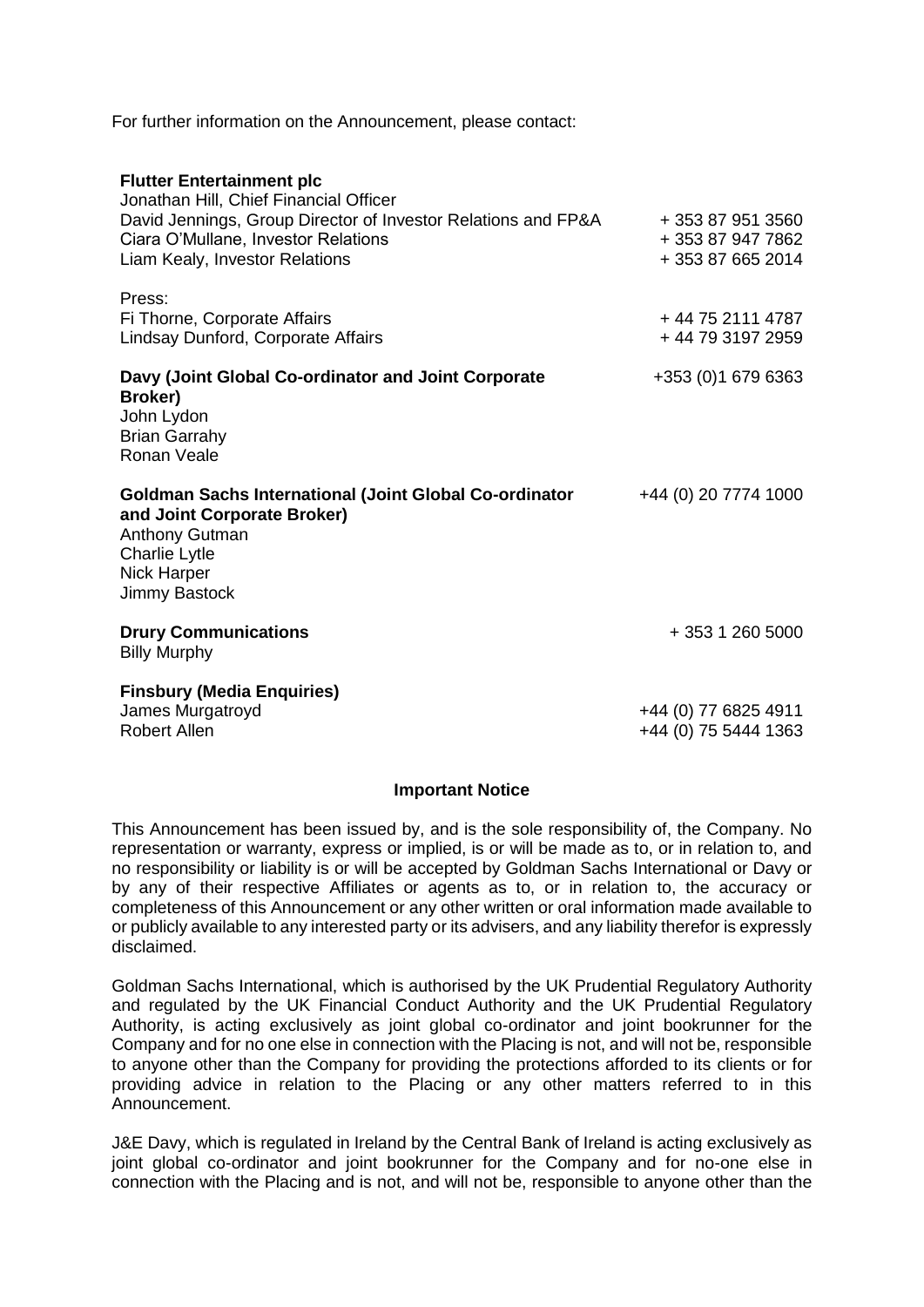Company for providing the protections afforded to its clients nor for providing advice in relation to the Placing and/or any other matter referred to in this Announcement.

Apart from the responsibilities and liabilities, if any, which may be imposed on the Bookrunners by the Financial Services and Markets Act 2000 of the United Kingdom or by the regulatory regime established under it, neither Goldman Sachs International, Davy nor any of their respective affiliates owes or accepts any duty, liability or responsibility whatsoever to any person who is not a client for the contents of the information contained in this Announcement or for any other statement made or purported to be made by or on behalf of the Bookrunners or their respective affiliates in connection with the Company, the Placing Shares or the Placing. The Bookrunners and each of their respective affiliates accordingly disclaim all and any liability, whether arising in tort, contract or otherwise (save as referred to above) in respect of any statements or other information contained in this Announcement and no representation or warranty, express or implied, is made by the Bookrunners or any of their respective affiliates as to the accuracy, completeness or sufficiency of the information contained in this Announcement.

In connection with the Placing, each of the Bookrunners and any of their affiliates, acting as investors for their own account, may take up a portion of the shares in the Placing as a principal position and in that capacity may retain, purchase, sell or offer to sell for their own accounts such shares and other securities of the Company or related investments in connection with the Placing or otherwise. Accordingly, references to Placing Shares being offered, acquired, placed or otherwise dealt in should be read as including any issue or offer to, or acquisition, placing or dealing by, each of the Bookrunners and any of their affiliates acting in such capacity. In addition, each of the Bookrunners and any of their affiliates may enter into financing arrangements (including swaps, warrants or contracts for differences) with investors in connection with which each of the Bookrunners and any of their respective affiliates may from time to time acquire, hold or dispose of Ordinary Shares. Neither of the Bookrunners intend to disclose the extent of any such investment or transactions otherwise than in accordance with any legal or regulatory obligations to do so.

Each of the Bookrunners and their respective affiliates may have engaged in transactions with, and provided various commercial banking, investment banking, financial advisory transactions and services in the ordinary course of their business with the Company and/or its affiliates for which they would have received customary fees and commissions. Each of the Bookrunners and their respective affiliates may provide such services to the Company and/or its affiliates in the future.

Members of the public are not eligible to take part in the Placing. This Announcement is directed only at and may only be communicated to: (A) persons in a Member State of the European Economic Area who are qualified investors ("**Qualified Investors**") within the meaning of Article 2(e) of Regulation (EU) 2017/1129 on the prospectus to be published when securities are offered to the public or admitted to trading on a regulated market; or (B) in the United Kingdom, Qualified Investors who are also (I) persons having professional experience in matters relating to investments who fall within the definition of "investment professional" in Article 19(5) of the Financial Services and Markets Act 2000 (Financial Promotion) Order 2005 of the United Kingdom, as amended (the "**Order**"), (II) persons who fall within Article 49(2)(a) to (d) ("High Net Worth Companies, Unincorporated Associations, etc") of the Order, or (III) persons to whom it may otherwise be lawfully communicated (all such persons referred to in (A) and (B) above together being referred to as "**Relevant Persons**").

This Announcement must not be acted on or relied on by persons who are not Relevant Persons. Persons distributing this Announcement must satisfy themselves that it is lawful to do so. Any investment or investment activity to which this Announcement relates is available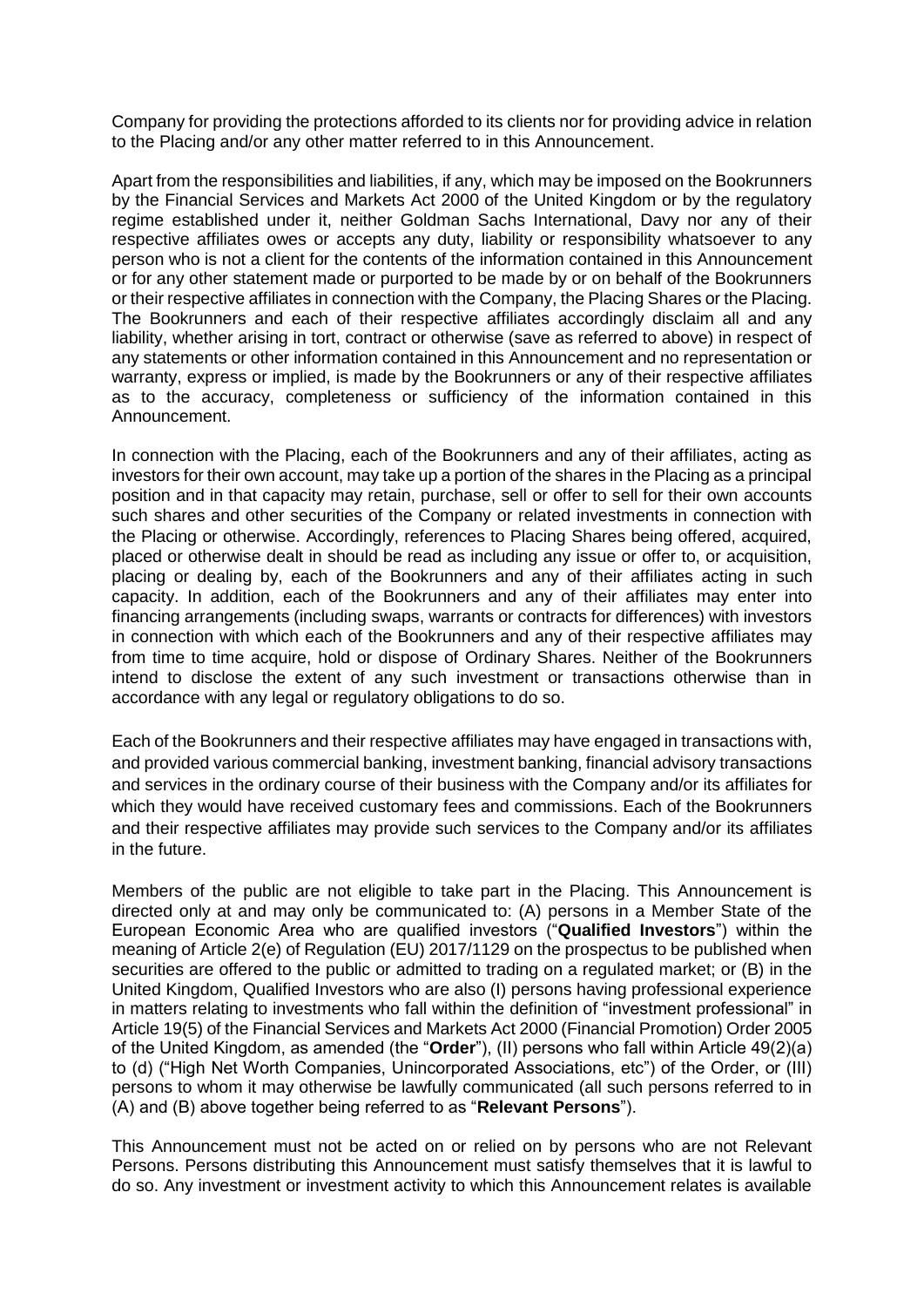only to Relevant Persons and will be engaged in only with Relevant Persons. This Announcement is for information purposes only and shall not constitute an offer to sell or issue or the solicitation of an offer to buy, subscribe for or otherwise acquire securities in any jurisdiction in which any such offer or solicitation would be unlawful. Any failure to comply with this restriction may constitute a violation of the securities laws of such jurisdictions. Persons needing advice should consult an independent financial adviser.

This Announcement and the information contained herein is restricted and is not for release, publication or distribution, directly or indirectly, in whole or in part, in, into or from the United States (including its territories and possessions, any state of the United States and the District of Columbia, collectively the "**United States**"), Australia, Canada, Japan, South Africa or any other state or jurisdiction in which the same would be restricted, unlawful or unauthorised (each a "**Restricted Territory**"). In addition, the offering of the Placing Shares in certain jurisdictions may be restricted by law. This Announcement is for information purposes only and does not constitute an offer to buy, sell, issue, acquire or subscribe for, or the solicitation of an offer to buy, sell, issue, acquire or subscribe for shares in the capital of the Company in any Restricted Territory or to any person to whom it is unlawful to make such offer or solicitation. No action has been taken by the Company or the Bookrunners that would permit an offering of such shares or possession or distribution of this Announcement or any other offering or publicity material relating to such shares in any jurisdiction where action for that purpose is required. Persons into whose possession this Announcement comes are required by the Company and the Bookrunners to inform themselves about, and to observe, such restrictions. Any failure to comply with these restrictions may constitute a violation of the securities laws of such jurisdictions.

Subject to certain exemptions, the securities referred to herein may not be offered or sold in any Restricted Territory or for the account or benefit of any national resident or citizen of any Restricted Territory. The Placing Shares have not been and will not be registered under the United States Securities Act of 1933, as amended ("**Securities Act**"), or under the securities laws of, or with any securities regulatory authority of, any state or other jurisdiction of the United States, and may not be offered, sold or transferred, directly or indirectly, in or into the United States absent registration under the Securities Act or pursuant to an exemption from the registration requirements of the Securities Act and in compliance with any applicable securities laws of any state or other jurisdiction of the United States. Any offering of the Placing Shares to be made (i) in the United States will be made only to a limited number of "qualified institutional buyers" ("**QIBs**") within the meaning of Rule 144A under the Securities Act ("**Rule 144A**") and (ii) outside the United States in offshore transactions within the meaning of, and in reliance on, Regulation S under the Securities Act ("**Regulation S**"). No public offering of the shares referred to in this Announcement is being made in Ireland, the United Kingdom, any Restricted Territory or elsewhere.

The information in this Announcement may not be forwarded or distributed to any other person and may not be reproduced in any manner whatsoever. Any forwarding, distribution, reproduction, or disclosure of this information in whole or in part is unauthorised. Failure to comply with this directive may result in a violation of the Securities Act or the applicable laws of other jurisdictions.

This Announcement does not identify or suggest, or purport to identify or suggest, the risks (direct or indirect) that may be associated with an investment in the Placing Shares. Any investment decision to buy Placing Shares in the Placing must be made solely on the basis of publicly available information, which has not been independently verified by the Bookrunners.

Solely for the purposes of the product governance requirements contained within: (a) EU Directive 2014/65/EU on markets in financial instruments, as amended ("**MiFID II**"); (b) Articles 9 and 10 of Commission Delegated Directive (EU) 2017/593 supplementing MiFID II; and (c)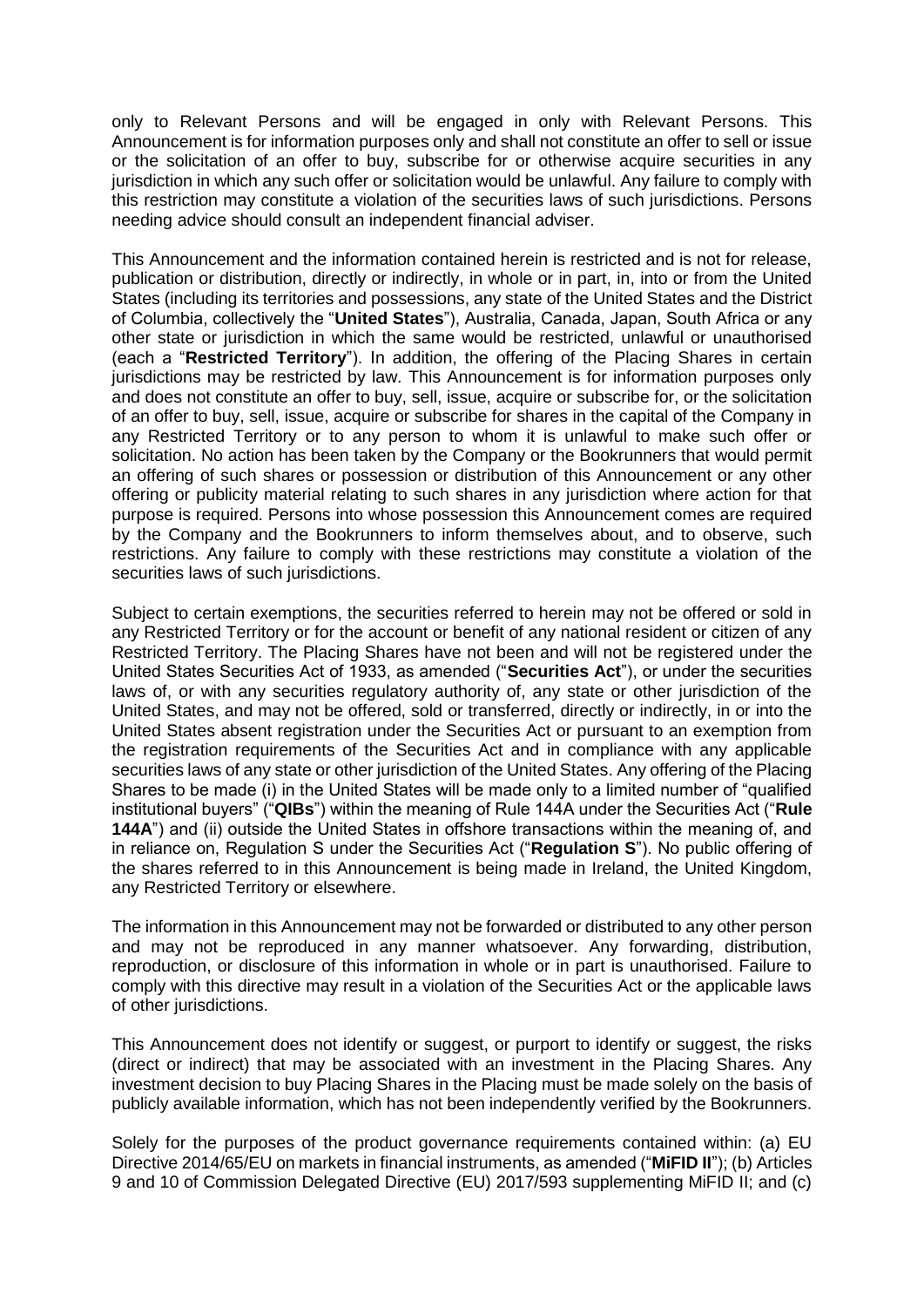local implementing measures (together, the "**MiFID II Product Governance Requirements**"), and disclaiming all and any liability, whether arising in tort, contract or otherwise, which any 'manufacturer' (for the purposes of the MiFID II Product Governance Requirements) may otherwise have with respect thereto, the Placing Shares have been subject to a product approval process, which has determined that such Placing Shares are: (i) compatible with an end target market of retail investors and investors who meet the criteria of professional clients and eligible counterparties, each as defined in MiFID II; and (ii) eligible for distribution through all distribution channels as are permitted by MiFID II (the "**Target Market Assessment**"). Notwithstanding the Target Market Assessment, distributors should note that: the price of the Placing Shares may decline and investors could lose all or part of their investment; the Placing Shares offer no guaranteed income and no capital protection; and an investment in the Placing Shares is compatible only with investors who do not need a guaranteed income or capital protection, who (either alone or in conjunction with an appropriate financial or other adviser) are capable of evaluating the merits and risks of such an investment and who have sufficient resources to be able to bear any losses that may result therefrom.

The Target Market Assessment is without prejudice to the requirements of any contractual, legal or regulatory selling restrictions in relation to the Placing. Furthermore, it is noted that, notwithstanding the Target Market Assessment, Goldman Sachs International and Davy will only procure investors who meet the criteria of professional clients and eligible counterparties. For the avoidance of doubt, the Target Market Assessment does not constitute: (a) an assessment of suitability or appropriateness for the purposes of MiFID II; or (b) a recommendation to any investor or group of investors to invest in, or purchase or take any other action whatsoever with respect to the Placing Shares. Each distributor is responsible for undertaking its own target market assessment in respect of the Placing Shares and determining appropriate distribution channels.

This Announcement references Adjusted EBITDA, which is a non-IFRS measure. Flutter believes this non-IFRS measure provides Flutter shareholders with useful supplemental information about the financial and operational performance of the Group, enables comparison of financial results between periods where certain items may vary independent of business performance, and allows for greater transparency with respect to key metrics used by relevant management in operating its business, identifying and evaluating trends, and making decisions. Although Flutter believes this financial measure is important in evaluating the Group, it is not intended to be considered in isolation or as a substitute for, or superior to, financial information prepared and presented in accordance with IFRS. It is not a recognised measure under IFRS and does not have a standardized meaning prescribed by IFRS. This measure may be different from non-IFRS financial measures used by other companies, limiting its usefulness for comparison purposes. Moreover, presentation of this measure may be provided for year-over-year comparison purposes, and investors should be cautioned that the effect of the adjustments thereto provided herein have an actual effect on the operating results of the Group.

Further information on this non-IFRS measure, including the applicable definition, reconciliations and comparisons against prior periods is available in the "*Important Information*" section of the Company's prospectus dated 27 March 2020, available on the Company's website www.flutter.com. Additional reconciliations with respect to the forwardlooking non-IFRS measure referenced in this Announcement to the nearest IFRS measures have not been provided because certain reconciling or adjusting items and costs cannot be projected or predicted with reasonable certainty without unreasonable effort due to a number of factors, including variability from potential foreign exchange fluctuations impacting financial expenses, the nature and timing of other non-recurring or onetime costs (such as impairment of intangibles assets and certain professional fees), which could vary materially based on actual events or transactions or unknown or unpredictable variables, as well as the typical variability arising from the preparation and completion of annual financial statements,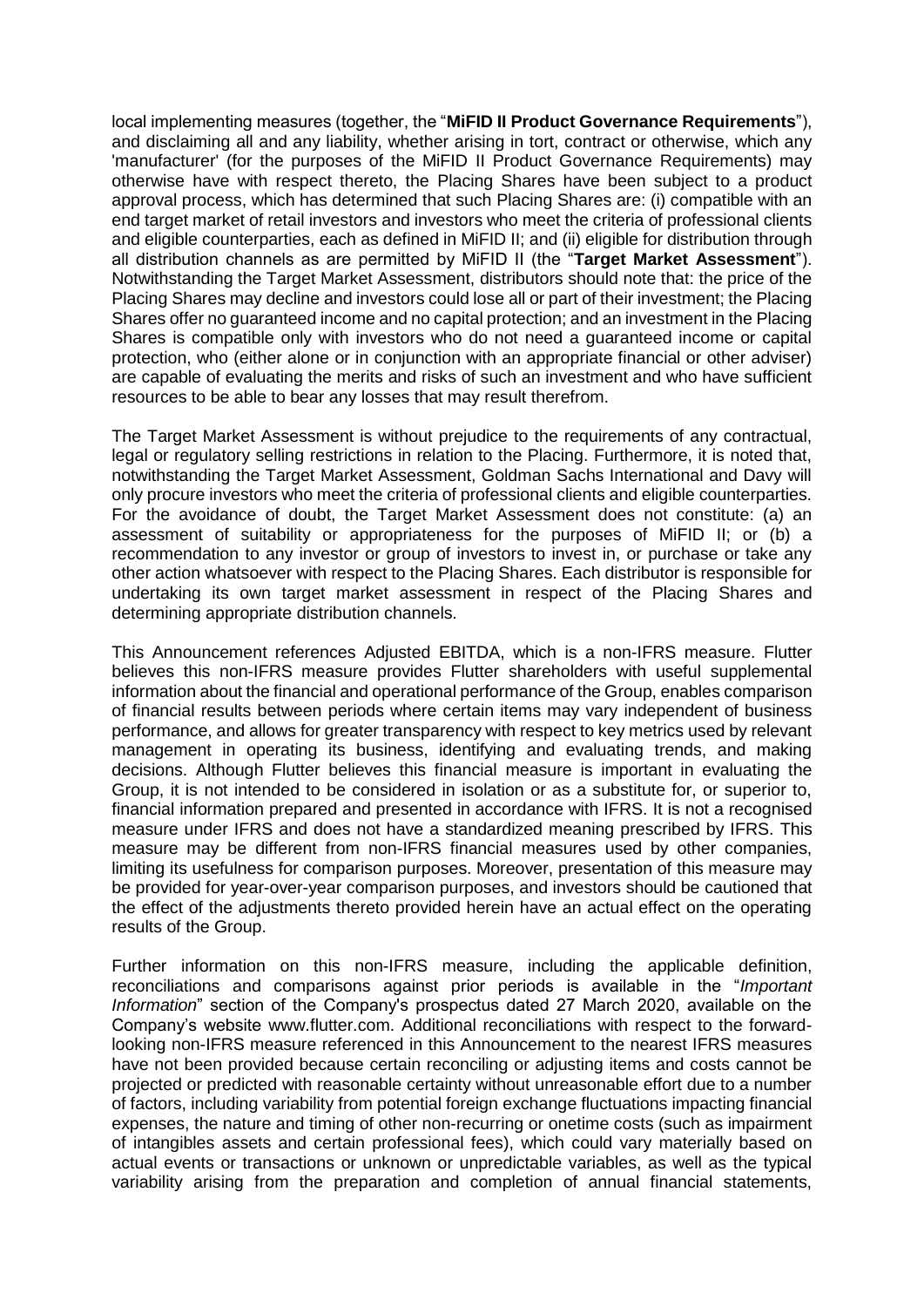including, without limitation, certain income tax provision accounting, annual impairment testing and other accounting matters. Other adjusting items and costs (such as stock-based compensation, acquisition and integration-related costs, operational efficiency related costs and other strategy-related expenses) may otherwise reveal commercially or competitively sensitive information.

This Announcement contains (or may contain) certain forward-looking statements with respect to certain of the Company's current expectations and projections about future events and the Company's future financial condition and performance. These statements, which sometimes use words such as "aim", "anticipate", "believe", "may", "will", "should", "intend", "plan", "assume", "estimate", "expect" (or the negative thereof) and words of similar meaning, reflect the directors' current beliefs and expectations and involve known and unknown risks, uncertainties and assumptions, many of which are outside the Company's control and difficult to predict, that could cause actual results and performance to differ materially from any expected future results or performance expressed or implied by the forward-looking statement. Statements contained in this Announcement regarding past trends or activities should not be taken as a representation that such trends or activities will continue in the future. Many factors could cause actual results, performance or achievements to differ materially from those projected or implied in any forward-looking statements. The important factors that could cause the Company's actual results, performance or achievements to differ materially from those in the forward-looking statements include, among others, the macroeconomic environment (including the impact of COVID-19), economic and business cycles, the terms and conditions of the Company's financing arrangements, foreign currency rate fluctuations, competition in the Company's principal markets, acquisitions or disposals of businesses or assets and trends in the Company's principal industries. Due to such uncertainties and risks, readers are cautioned not to place undue reliance on such forward-looking statements, which speak only as of the date hereof. In light of these risks, uncertainties and assumptions, the events described in the forward-looking statements in this Announcement may not occur. The information contained in this Announcement, including the forward-looking statements, speaks only as of the date of this Announcement and is subject to change without notice and the Company does not assume any responsibility or obligation to, and does not intend to, update or revise publicly or review any of the information contained herein, whether as a result of new information, future events or otherwise, except to the extent required by the FCA, the London Stock Exchange, Euronext Dublin, the Central Bank of Ireland or by applicable law. No statement in this Announcement is or is intended to be a profit forecast or profit estimate or to imply that the earnings of the Company for the current or future financial years will necessarily match or exceed the historical or published earnings of the Company.

Any indication in this Announcement of the price at which Ordinary Shares have been bought or sold in the past cannot be relied upon as a guide to future performance. The price of shares and the income from them may go down as well as up and investors may not get back the full amount invested on disposal of shares acquired. Past performance is no guide to future performance and persons needing advice should consult an independent financial adviser.

The Placing Shares to be issued pursuant to the Placing will not be admitted to trading on any stock exchange other than the Main Market of the London Stock Exchange and the Euronext Dublin Market of Euronext Dublin. Persons (including individuals, funds or otherwise) by whom or on whose behalf a commitment to acquire Placing Shares has been given ("**Placees**") will be deemed to have read and understood this Announcement in its entirety (including the Appendix) and to be making such offer on the Terms and Conditions in it, and to be providing the representations, warranties, indemnities, acknowledgements, and undertakings contained in the Appendix.

In particular, each such Placee will be asked to represent, warrant and acknowledge that: (i) it is a Relevant Person (as defined in the Appendix) and undertakes that it will acquire, hold,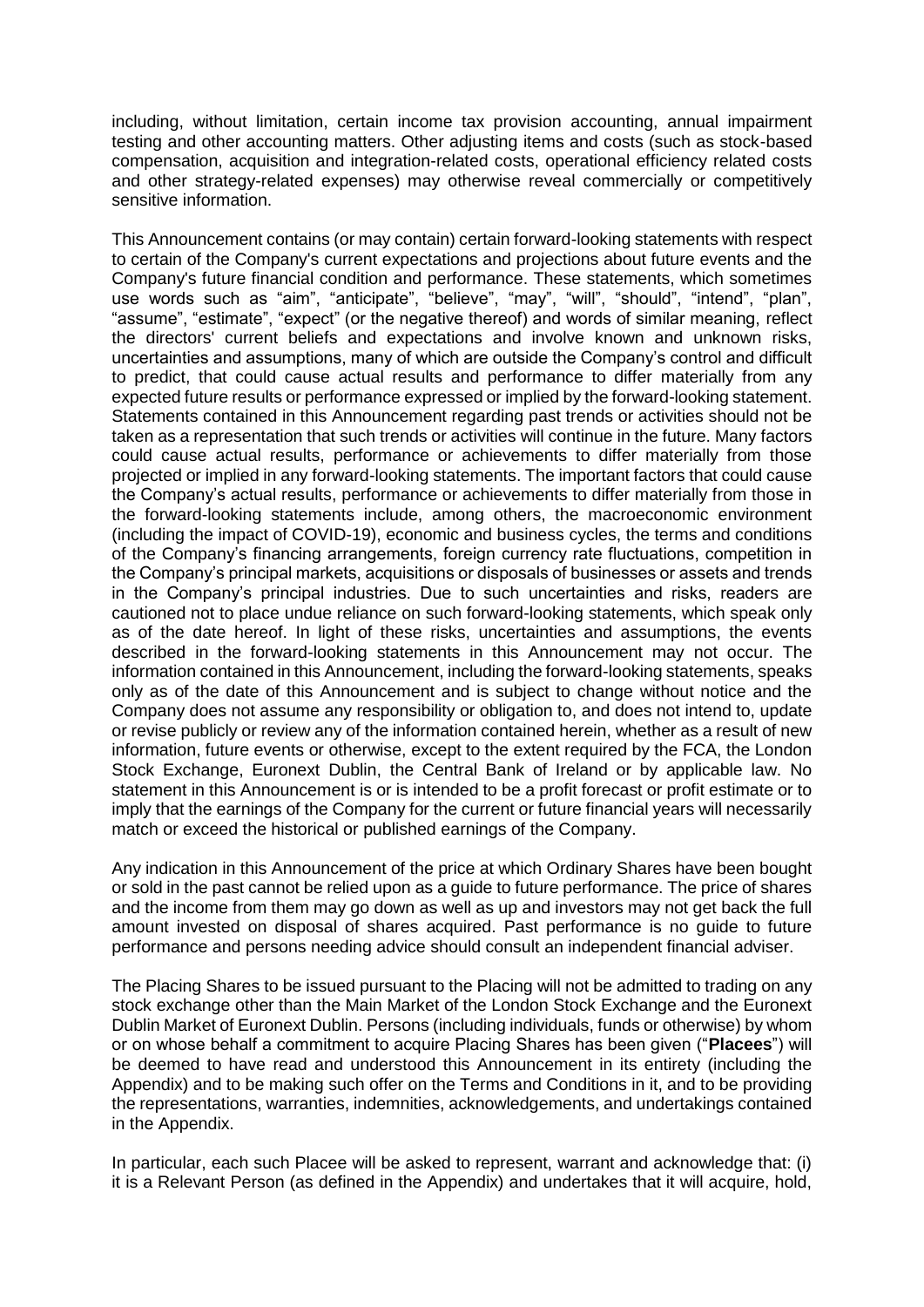manage or dispose of any Placing Shares that are allocated to it for the purposes of its business and it is acquiring such shares for its own account; (ii) it and any account with respect to which it exercises sole investment discretion, is either (a) outside the United States and is acquiring the Placing Shares in an "offshore transaction" (within the meaning of Regulation S) or (b) is a QIB; and (iii) if it is a financial intermediary, as that term is used in Article 2(d) of the Prospectus Regulation, that it understands the resale and transfer restrictions set out in the Appendix and that any Placing Shares acquired by it in the Placing will not be acquired on a non-discretionary basis on behalf of, nor will they be acquired with a view to their offer or resale to, persons in circumstances which may give rise to an offer of securities to the public other than an offer or resale in a member state of the EEA to Qualified Investors or in the United Kingdom to Relevant Persons, or in circumstances in which the prior consent of the Bookrunners has been given to each such proposed offer or resale.

This Announcement is not for publication or distribution, directly or indirectly, in or into the United States of America. This Announcement is not an offer of securities for sale into the United States. The securities referred to herein have not been and will not be registered under the U.S. Securities Act of 1933, as amended, and may not be offered or sold in the United States, except pursuant to an applicable exemption from registration. No public offering of securities is being made in the United States.

Persons (including, without limitation, nominees and trustees) who have a contractual or other legal obligation to forward a copy of the Appendix or this Announcement should seek appropriate advice before taking any action.

The most recent Annual Report and other information relating to the Company are available on the Flutter website at www.flutter.com. Neither the content of the Company's website nor any website accessible by hyperlinks on the Company's website is incorporated in, or forms part of, this Announcement.

This Announcement does not constitute a recommendation concerning the Placing or the Transaction.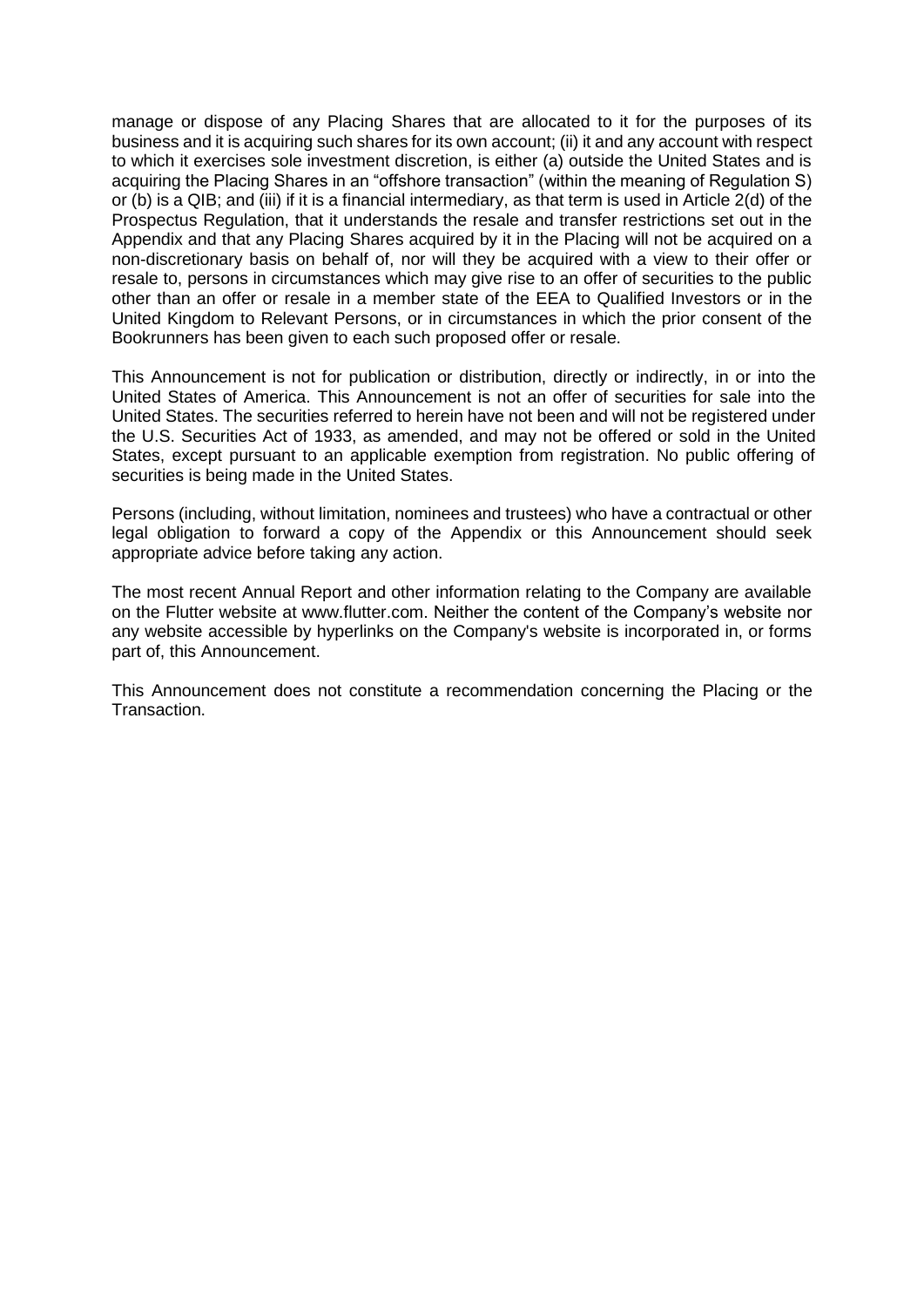### **APPENDIX**

#### **TERMS AND CONDITIONS**

#### **IMPORTANT INFORMATION ON THE PLACING FOR INVITED PLACEES ONLY**

MEMBERS OF THE PUBLIC ARE NOT ELIGIBLE TO TAKE PART IN THE PLACING. THIS ANNOUNCEMENT (INCLUDING THE APPENDIX) AND THE TERMS AND CONDITIONS SET OUT HEREIN (THE "**ANNOUNCEMENT**") ARE FOR INFORMATION PURPOSES ONLY AND ARE DIRECTED ONLY AT AND MAY ONLY BE COMMUNICATED TO: (A) PERSONS IN A MEMBER STATE OF THE EUROPEAN ECONOMIC AREA (THE "**EEA**"), WHO ARE QUALIFIED INVESTORS ("**QUALIFIED INVESTORS**") WITHIN THE MEANING OF ARTICLE 2(E) OF REGULATION (EU) 2017/1129 ON THE PROSPECTUS TO BE PUBLISHED WHEN SECURITIES ARE OFFERED TO THE PUBLIC OR ADMITTED TO TRADING ON A REGULATED MARKET (THE "**PROSPECTUS REGULATION**"); OR (B) IN THE UNITED KINGDOM, QUALIFIED INVESTORS WHO ARE ALSO (I) PERSONS HAVING PROFESSIONAL EXPERIENCE IN MATTERS RELATING TO INVESTMENTS WHO FALL WITHIN THE DEFINITION OF "INVESTMENT PROFESSIONAL" IN ARTICLE 19(5) OF THE FINANCIAL SERVICES AND MARKETS ACT 2000 (FINANCIAL PROMOTION) ORDER 2005 OF THE UNITED KINGDOM, AS AMENDED (THE "**ORDER**"), (II) PERSONS WHO FALL WITHIN ARTICLE 49(2)(A) TO (D) ("HIGH NET WORTH COMPANIES, UNINCORPORATED ASSOCIATIONS, ETC") OF THE ORDER, OR (III) PERSONS TO WHOM IT MAY OTHERWISE BE LAWFULLY COMMUNICATED (ALL SUCH PERSONS REFERRED TO IN (A), AND (B) ABOVE TOGETHER BEING REFERRED TO AS "**RELEVANT PERSONS**").

THIS ANNOUNCEMENT MUST NOT BE ACTED ON OR RELIED ON BY PERSONS WHO ARE NOT RELEVANT PERSONS. PERSONS DISTRIBUTING THIS ANNOUNCEMENT MUST SATISFY THEMSELVES THAT IT IS LAWFUL TO DO SO. ANY INVESTMENT OR INVESTMENT ACTIVITY TO WHICH THIS ANNOUNCEMENT RELATES IS AVAILABLE ONLY TO RELEVANT PERSONS AND WILL BE ENGAGED IN ONLY WITH RELEVANT PERSONS. THIS ANNOUNCEMENT DOES NOT ITSELF CONSTITUTE AN OFFER FOR SALE OR SUBSCRIPTION OF ANY SECURITIES IN THE COMPANY.

EACH PLACEE SHOULD CONSULT WITH ITS OWN ADVISERS AS TO LEGAL, TAX, BUSINESS AND RELATED ASPECTS OF AN INVESTMENT IN THE PLACING SHARES.

THE PLACING SHARES HAVE NOT BEEN AND WILL NOT BE REGISTERED UNDER THE UNITED STATES SECURITIES ACT OF 1933, AS AMENDED (THE "**SECURITIES ACT**"), OR UNDER THE SECURITIES LAWS OF, OR WITH ANY SECURITIES REGULATORY AUTHORITY OF, ANY STATE OR OTHER JURISDICTION OF THE UNITED STATES, AND MAY NOT BE OFFERED, SOLD OR TRANSFERRED, DIRECTLY OR INDIRECTLY, IN OR INTO THE UNITED STATES ABSENT REGISTRATION UNDER THE SECURITIES ACT OR PURSUANT TO AN EXEMPTION FROM THE REGISTRATION REQUIREMENTS OF THE SECURITIES ACT AND IN COMPLIANCE WITH ANY APPLICABLE SECURITIES LAWS OF ANY STATE OR OTHER JURISDICTION OF THE UNITED STATES. ANY OFFERING OF THE PLACING SHARES TO BE MADE (i) IN THE UNITED STATES, WILL BE MADE ONLY TO A LIMITED NUMBER OF "QUALIFIED INSTITUTIONAL BUYERS" ("**QIBs**") WITHIN THE MEANING OF RULE 144A UNDER THE SECURITIES ACT ("**RULE 144A**") AND (ii) OUTSIDE THE UNITED STATES, IN OFFSHORE TRANSACTIONS WITHIN THE MEANING OF, AND IN RELIANCE ON, REGULATION S UNDER THE SECURITIES ACT. NO PUBLIC OFFERING OF THE SHARES REFERRED TO IN THIS ANNOUNCEMENT IS BEING MADE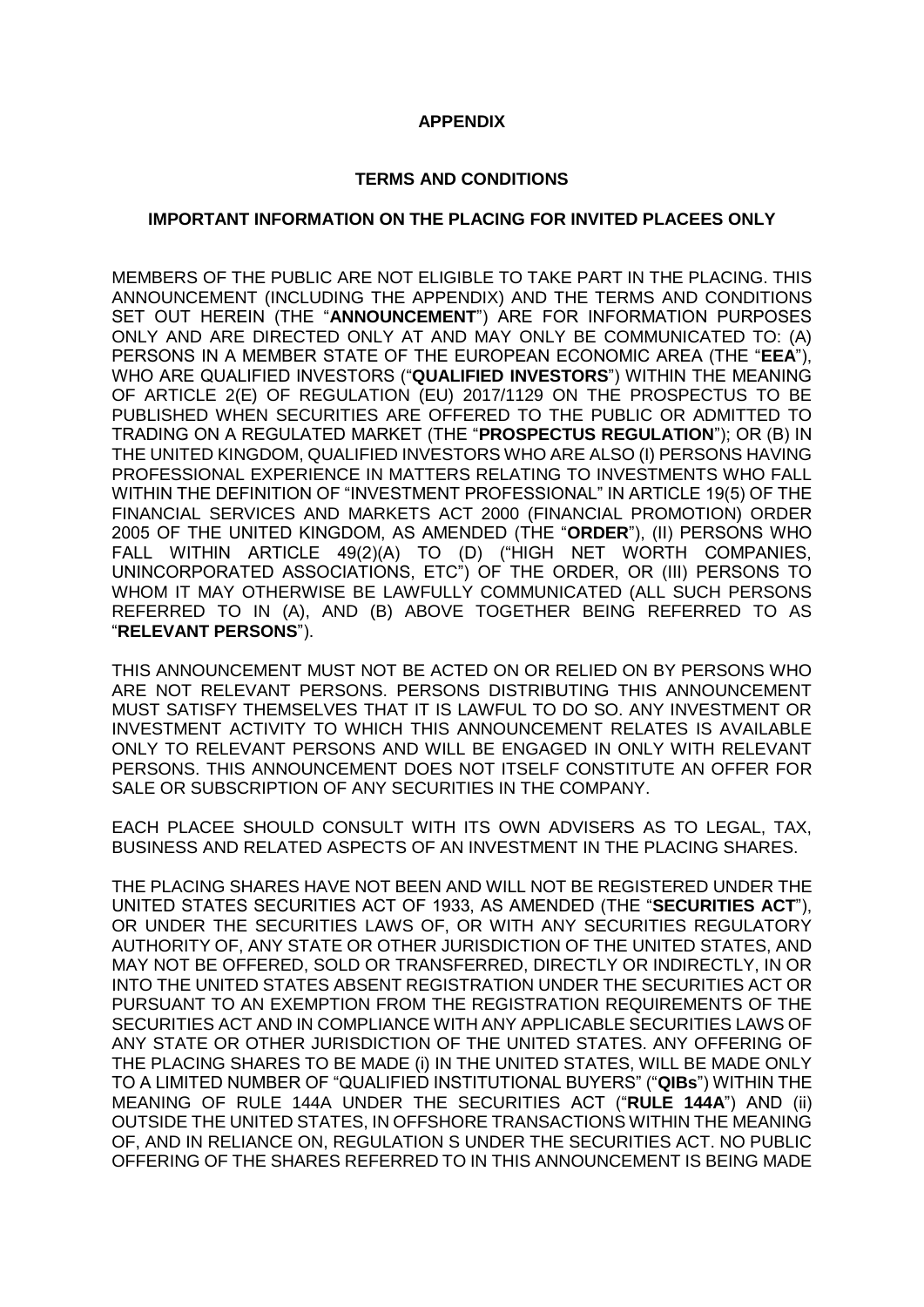IN IRELAND, THE UNITED KINGDOM, THE UNITED STATES, ANY OTHER RESTRICTED TERRITORY OR ELSEWHERE.

Unless otherwise stated, capitalised terms used in this Appendix have the meanings ascribed to them at the end of this Appendix.

This Announcement is for information only and does not itself constitute or form part of an offer to sell or issue or the solicitation of an offer to buy or subscribe for securities referred to herein in any jurisdiction including, without limitation, the United States, any Restricted Territory (as defined below) or in any jurisdiction where such offer or solicitation is unlawful. No public offering of securities will be made in connection with the Placing in Ireland, the United Kingdom, any Restricted Territory or elsewhere.

This Announcement, and the information contained herein, is not for release, publication or distribution, directly or indirectly, to persons in the United States, Australia, Canada, Japan, South Africa or in any jurisdiction in which such publication or distribution is restricted, unlawful or unauthorised (each a "**Restricted Territory**"). The distribution of this Announcement and the Placing and/or the offer or sale of the Placing Shares in certain jurisdictions may be restricted by law. No action has been taken by the Company, the Bookrunners or any of their respective Affiliates or agents which would permit an offer of the Placing Shares or possession or distribution of this Announcement or any other offering or publicity material relating to such Placing Shares in any jurisdiction where action for that purpose is required. Persons (including, without limitation, nominees and trustees) who have a contractual or other legal obligation to forward a copy of this Announcement should seek appropriate advice before taking any such action. Persons into whose possession this Announcement comes are required by the Company and the Bookrunners to inform themselves about, and to observe, any such restrictions.

This document does not constitute a disclosure document under Part 6D.2 of the Corporations Act 2001 (Cth) ("**Corporations Act**"). Accordingly, this document does not necessarily contain all of the information a prospective investor would reasonably expect to be contained in a disclosure document or which he/she may require to make an investment decision, and has not been lodged with the Australian Securities and Investments Commission.

This document does not constitute an offer, invitation, or recommendation to any person in Australia who is not a "wholesale client" and either a "sophisticated investor" or "professional investor" (as those terms are defined in the Corporations Act), or otherwise entitled under the Corporations Act to lawfully receive and accept this offer without disclosure for the purposes of the Corporations Act, to subscribe for or purchase any Placing Shares and neither this document nor anything contained in it shall form the basis of any such contract or commitment. The Company only extends the Placing to investors in Australia who are eligible to receive and accept this offer in accordance with Australian securities laws. By receiving and accepting this offer you represent you are a "wholesale client" and either a "sophisticated investor" or "professional investor" (as those terms are defined in the Corporations Act) or otherwise entitled under the Corporations Act to lawfully receive and accept this offer without disclosure for the purposes of the Corporations Act.

An investor may not transfer or offer to transfer their Placing Share(s) to any person located in Australia within 12 months of their issue, or within 12 months after their sale by a selling shareholder under the Placing, unless it is lawful to transfer or offer to transfer the Placing Shares without disclosure under Chapter 6D or Part 7.9 of the Corporations Act.

Investors should consult their professional advisers if they are in any doubt as to whether or not they may receive and accept the Placing.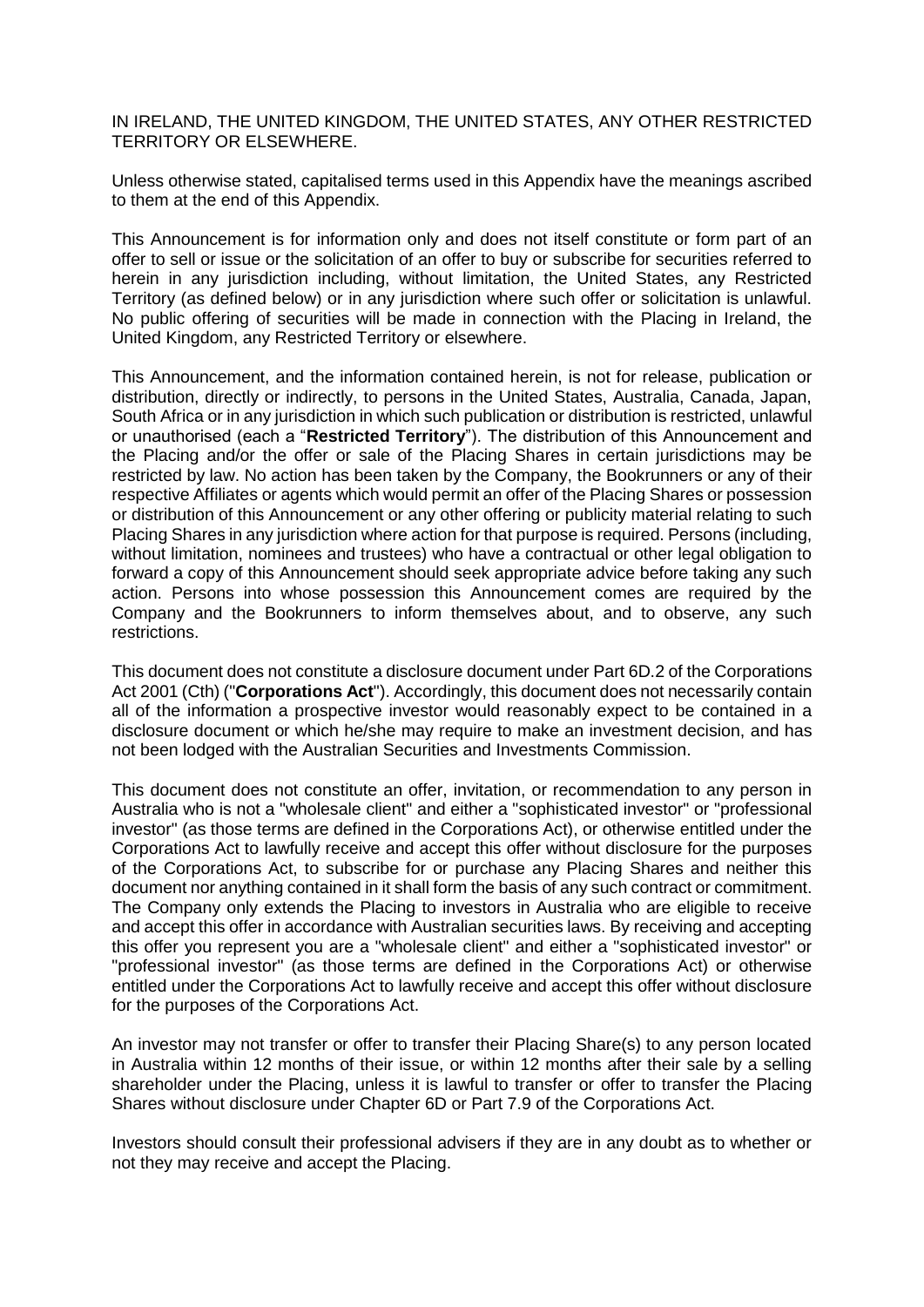No prospectus has been filed with any securities commission or similar regulatory authority in Canada in connection with the offer and sale of the Placing Shares. No securities commission or similar regulatory authority in Canada has reviewed or in any way passed upon this document or on the merits of the Placing Shares and any representation to the contrary is an offence. The offer and sale of the Placing Shares in Canada is being made on a private placement basis only and is exempt from the requirement that the issuer prepares and files a prospectus under applicable Canadian securities laws. Any resale of Placing Shares acquired by a Canadian investor in this offering must be made in accordance with applicable Canadian securities laws, which resale restrictions may under certain circumstances apply to resales of the Placing Shares outside of Canada.

As applicable, each Canadian investor who purchases the Placing Shares will be deemed to have represented to the issuer, the Bookrunners and to each dealer from whom a purchase confirmation is received, as applicable, that the investor (i) is purchasing as principal, or is deemed to be purchasing as principal in accordance with applicable Canadian securities laws, for investment only and not with a view to resale or redistribution; (ii) is an "accredited investor" as such term is defined in section 1.1 of National Instrument 45-106 Prospectus Exemptions ("**NI 45-106**") or, in Ontario, as such term is defined in section 73.3(1) of the Securities Act (Ontario); and (iii) is a "permitted client" as such term is defined in section 1.1 of National Instrument 31-103 Registration Requirements, Exemptions and Ongoing Registrant Obligations.

Securities legislation in certain provinces or territories of Canada may provide a purchaser with remedies for rescission or damages if any Placing Document that constitutes an offering memorandum for the purposes of applicable Canadian securities laws (including any amendment thereto) contains a misrepresentation, provided that the remedies for rescission or damages are exercised by the purchaser within the time limit prescribed by securities legislation of the purchaser's province or territory. The purchaser should refer to any applicable provisions of the securities legislation of the purchaser's province or territory for particulars of these rights or consult with a legal advisor.

Pursuant to section 3A.3 of National Instrument 33-105 Underwriting Conflicts ("**NI 33-105**"), this Placing is conducted pursuant to any exemption from the requirement that Canadian investors be provided with certain underwriter conflicts of interest disclosure that would otherwise be required pursuant to subsection 2.1(1) of NI 33-105.

Subject to certain exceptions, the securities referred to in this Announcement may not be offered or sold in any Restricted Territory or to, or for the account or benefit of, a citizen or resident, or a corporation, partnership or other entity created or organised in or under the laws of a Restricted Territory.

This Announcement has been issued by, and is the sole responsibility of, the Company. No representation or warranty, express or implied, is or will be made as to, or in relation to, and no responsibility or liability is or will be accepted by the Bookrunners or any of its respective Affiliates or agents as to or in relation to, the accuracy or completeness of this Announcement or any other written or oral information made available to or publicly available to any party or its advisers, and any liability therefore is expressly disclaimed.

The Bookrunners are acting exclusively for the Company and for no-one else in connection with the Placing and are not, and will not be, responsible to anyone (including the Placees) other than the Company for providing the protections afforded to their clients or for providing advice in relation to the Placing or the contents of the Placing Documents or any other matter referred to therein.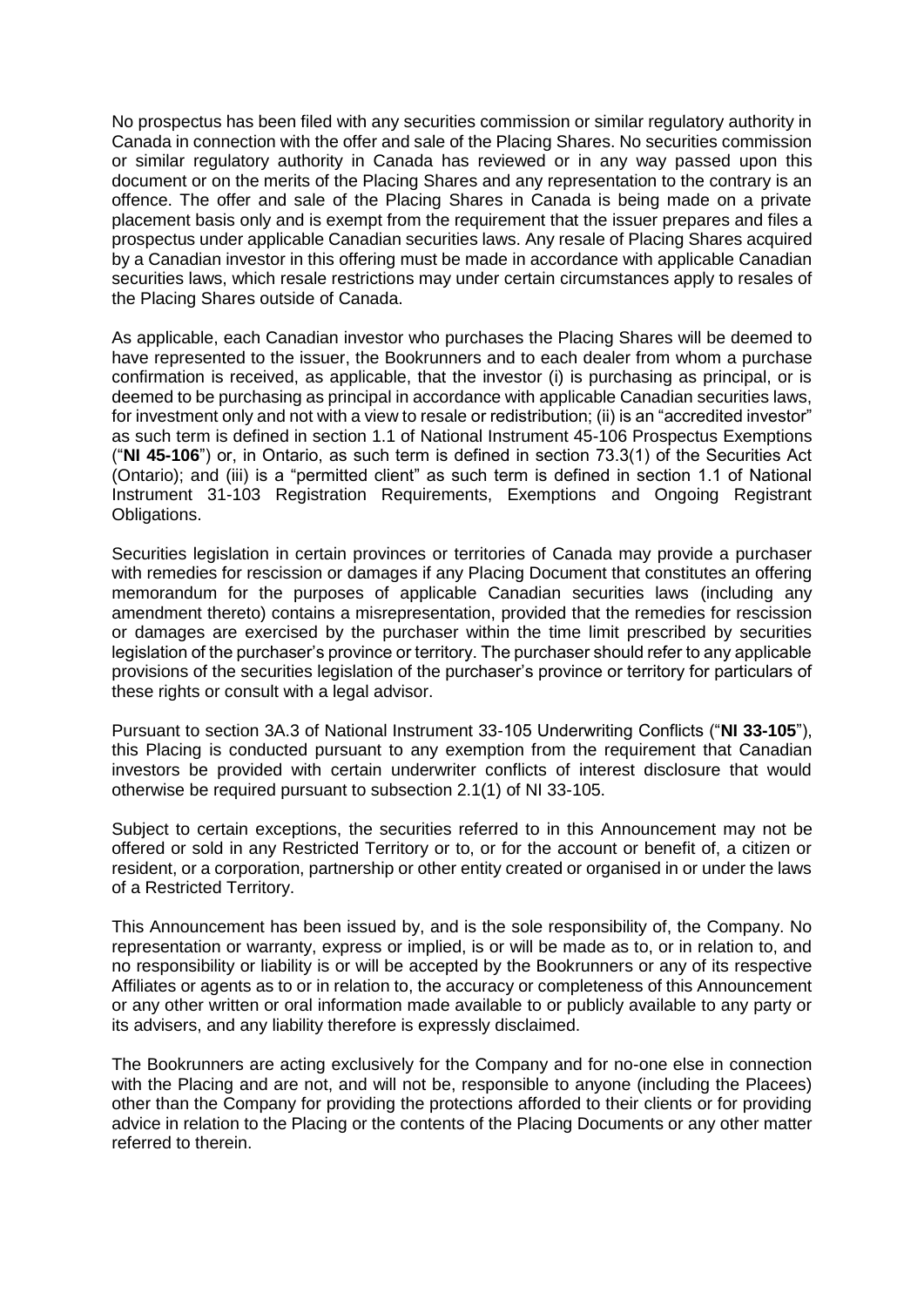Neither the Company nor the Bookrunners make any representation to any Placees regarding an investment in the securities referred to in this Announcement under the laws applicable to such Placees. Each Placee should consult its own advisers as to the legal, tax, business, financial and related aspects of an investment in the Placing Shares.

**By participating in the Placing, Placees (including individuals, funds or otherwise) by whom or on whose behalf a commitment to acquire Placing Shares has been given will be deemed to have read and understood this Announcement in its entirety, and to be participating, making an offer for and acquiring Placing Shares on the terms and conditions contained herein and to be providing the representations, warranties, indemnities, acknowledgments and undertakings contained herein.**

In particular each such Placee represents, warrants and acknowledges that:

- a) it is a Relevant Person and undertakes that it will acquire, hold, manage or dispose of any Placing Shares that are allocated to it for the purposes of its business;
- b) except as otherwise permitted by the Company and subject to any available exemptions from applicable securities laws, it and any account with respect to which it exercises sole investment discretion, is either (i) outside the United States acquiring the Placing Shares in an offshore transaction as defined in and in accordance with Regulation S under the Securities Act or (ii) a "qualified institutional buyer" as defined in Rule 144A; and
- c) if it is a financial intermediary, as that term is used in Article 2(d) of the Prospectus Regulation, that it understands the resale and transfer restrictions set out in this Appendix and that any Placing Shares acquired by it in the Placing will not be acquired on a non-discretionary basis on behalf of, nor will they be acquired with a view to their offer or resale to, persons in circumstances which may give rise to an offer of securities to the public other than an offer or resale in a member state of the EEA to Qualified Investors or in the United Kingdom to Relevant Persons, or in circumstances in which the prior consent of the managers has been given to each such proposed offer or resale.

# IMPORTANT INFORMATION FOR PLACEES ONLY REGARDING THE PLACING

# **Details of the Placing Agreement and of the Placing Shares**

Goldman Sachs International and J&E Davy ("**Davy**") as joint global coordinators and joint bookrunners (together, the "**Bookrunners**") and Flutter Entertainment plc (the "**Company**") have today entered into a placing agreement (the "**Placing Agreement**") under which, on the terms and subject to the conditions set out therein, the Bookrunners, as agent for and on behalf of the Company, have agreed to use their reasonable endeavours to procure placees (the "**Placees**") for approximately £1.1bn, at a price (in Pounds Sterling) to be determined following completion of the bookbuilding process (the "**Bookbuild**") (the "**Placing**").

The Placing Shares have been duly authorised and will, when issued, be credited as fully paid and will rank *pari passu* in all respects with the existing ordinary shares of €0.09 each in the capital of the Company (the "**Ordinary Shares**") (other than treasury shares which are nonvoting and do not qualify for dividends), including the right to receive all dividends and other distributions declared, made or paid in respect of Ordinary Shares after the date of issue.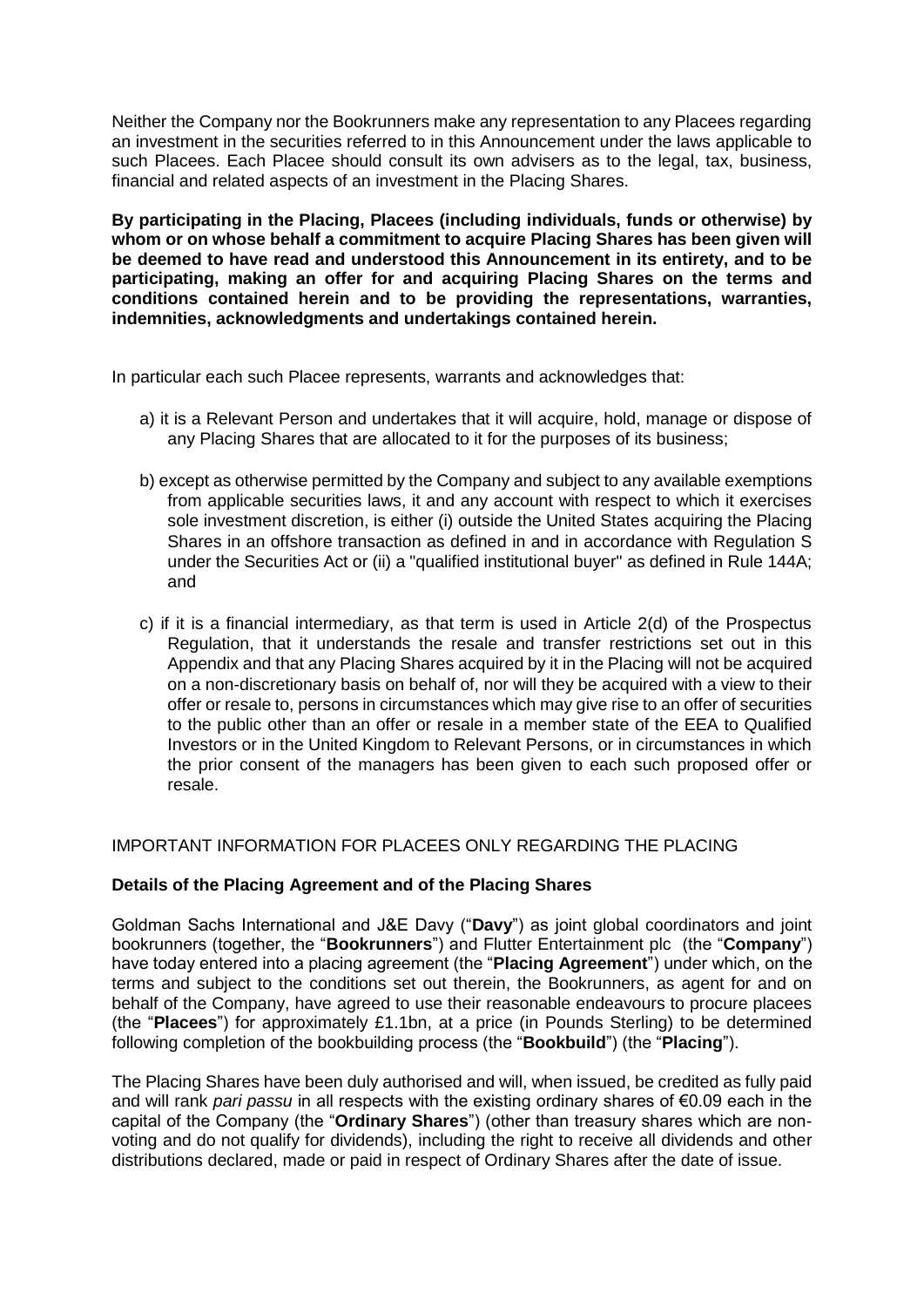The Placing will be effected by way of a placing of new Ordinary Shares in the Company for non-cash consideration. Davy will subscribe for certain redeemable preference shares in Gordian Funding Limited ("**JerseyCo**"), a wholly owned subsidiary of the Company incorporated in Jersey, for an amount approximately equal to the net proceeds of the Placing. The Company will allot and issue the Placing Shares on a non-pre-emptive basis to Placees in consideration for the transfer by Davy to the Company of certain redeemable A preference shares in JerseyCo that will be issued to Davy and the issue by JerseyCo, at the direction of Davy, of certain redeemable preference shares in JerseyCo to the Company.

The Placing Shares will be issued free of any pre-emption rights, encumbrances, liens or other security interests.

# **Application for listing and admission to trading**

The Company will make applications for the admission of the Placing Shares to (a) the premium listing segment of the Official List of the Financial Conduct Authority of the United Kingdom (the "**FCA**") and to trading on the London Stock Exchange plc's (the "**London Stock Exchange**") main market for listed securities (together, the "**UK Admission**") and (b) to a secondary listing on the Official List of The Irish Stock Exchange plc, trading as Euronext Dublin ("**Euronext Dublin**") and to trading on the Euronext Dublin Market operated by Euronext Dublin (together, the "**Irish Admission**" and, together with the UK Admission, "**Admission**").

It is expected that Admission will become effective and that dealings will commence in the Placing Shares at 8.00 a.m. on 08 December 2020.

# **Bookbuild**

The Bookrunners will today commence the Bookbuild to determine demand for participation in the Placing by Placees. This Appendix gives details of the terms and conditions of, and the mechanics of participation in, the Placing. No commissions will be paid to Placees or by Placees in respect of any Placing Shares.

# **Participation in, and principal terms of, the Placing**

- 1. Goldman Sachs International and Davy are acting as joint global coordinators and joint bookrunners, as agents of the Company in connection with the Placing. Goldman Sachs International and Davy are arranging the Placing severally, and not jointly, nor jointly and severally, as agents of the Company.
- 2. Participation in the Placing will only be available to persons who may lawfully be, and are, invited to participate by the Bookrunners. The Bookrunners and their respective Affiliates are entitled to enter bids in the Bookbuild as principal.
- 3. The Bookbuild will establish a single price payable to the Bookrunners as agent for the Company by all Placees whose bids are successful (the "**Placing Price**"). The Placing Price and the number of Placing Shares to be issued will be agreed between the Bookrunners and the Company following completion of the Bookbuild and any discount to the market price of the Ordinary Shares will be determined in accordance with the UK Listing Rules. The Placing Price and the number of Placing Shares will be announced on a Regulatory Information Service ("**RIS**") following the completion of the Bookbuild.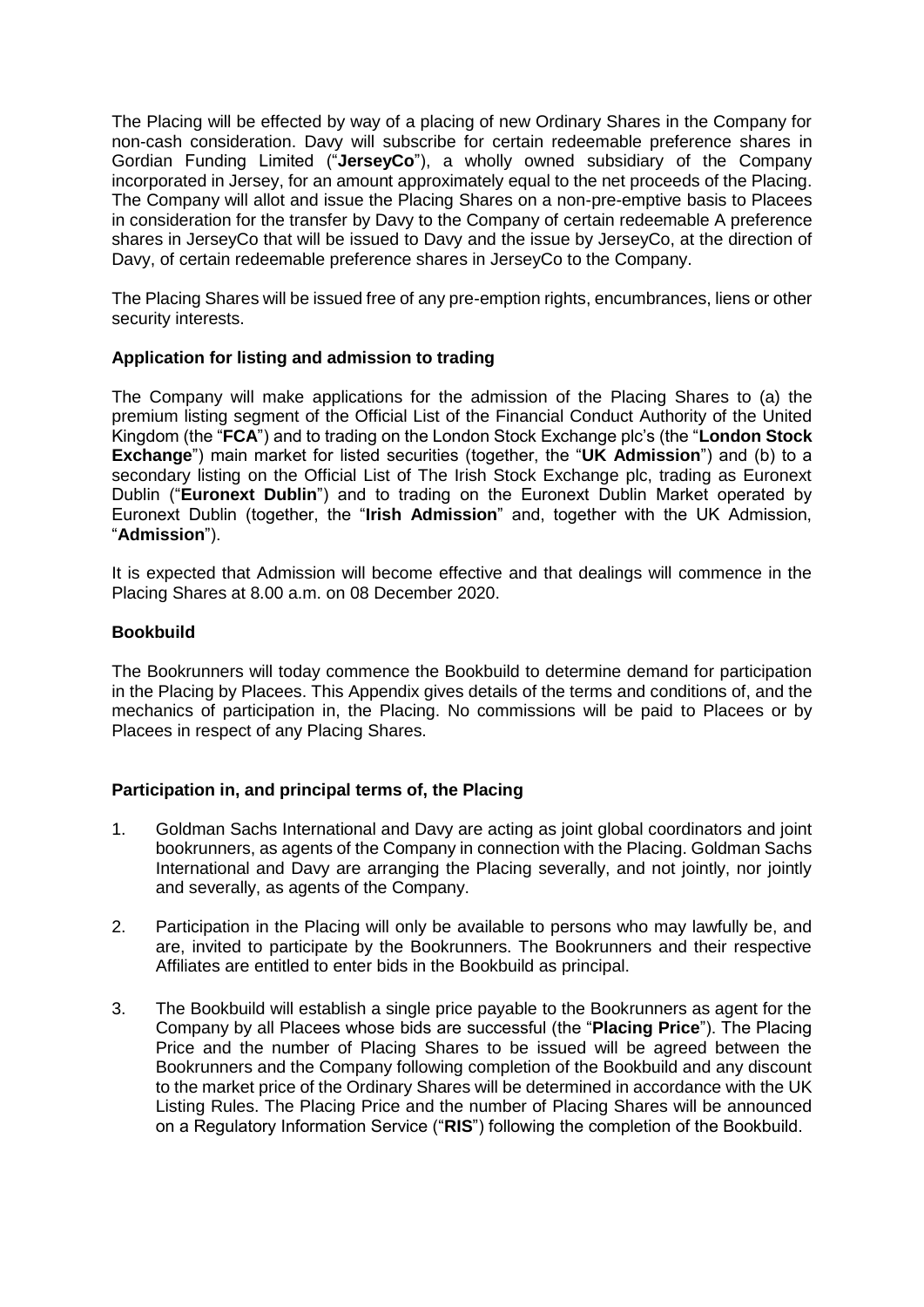- 4. To bid in the Bookbuild, prospective Placees should communicate their bid by telephone or writing to their usual sales or equity capital markets contact at the Bookrunners. Each bid must be in Pounds Sterling and should state the number of Placing Shares which the prospective Placee wishes to acquire at either the Placing Price, which is ultimately established by the Company and the Bookrunners, or at prices up to a price limit specified in its bid. Prior to the closing of the Bookbuild, prospective Placees may elect to settle their allocation in Euros. The Euro Placing Price will be contained in the Term Sheet (as defined below) and provided to Placees at the time of communicating allocations. The Euro Placing Price will be based on the Bloomberg BFIX mid-point Euro/Sterling exchange rate at the first fixing time after the closing of the Bookbuild. Bids may be scaled down by the Bookrunners on the basis referred to in paragraph 9 below.
- 5. A bid in the Bookbuild will be made on the terms and subject to the conditions in this Announcement and will be legally binding on the prospective Placee on behalf of which it is made and, except with the Bookrunners' consent, will not be capable of variation or revocation after the time at which it is submitted. Each prospective Placee will have an immediate, irrevocable and binding obligation owed to the Bookrunners to pay to them (or as the Bookrunners may direct) in cleared funds (in Pounds Sterling, or if previously elected, in Euro) at the time set out in paragraph 11, an amount equal to the product of the Placing Price and the number of Placing Shares such prospective Placee has agreed to acquire. Each prospective Placee's obligations will be owed to the Company and the Bookrunners. The Company shall allot such Placing Shares to each Placee following each Placee's payment to the relevant Bookrunner of such amount.
- 6. The Bookbuild is expected to close no later than 5.00 p.m. (Irish time) on 04 December 2020 but may be closed earlier or later at the discretion of the Bookrunners and the Company. The Bookrunners may, in their absolute discretion, accept bids that are received after the Bookbuild has closed.
- 7. Each prospective Placee's allocation will be determined by the Bookrunners and the Company in their sole discretion and each Placee's allocation, and if relevant, the Euro Placing Price, will be confirmed orally by any of the Bookrunners (as an agent of the Company) following the close of the Bookbuild and a contract note or electronic confirmation will be despatched thereafter. The oral confirmation to such prospective Placee will constitute an irrevocable legally binding commitment upon that person (who will at that point become a Placee) in favour of the Bookrunners and the Company under which such Placee agrees to acquire the number of Placing Shares allocated to it and to pay the Placing Price on the terms and conditions set out in this Appendix and in accordance with the Company's articles of association and all applicable laws.
- 8. Each Placee's allocation and commitment will be evidenced by a contract note or electronic confirmation issued to such Placee by the Bookrunners. These Terms and Conditions will be deemed incorporated in that contract note or electronic confirmation.
- 9. Subject to paragraphs 4 and 5 above, the Bookrunners may choose to accept bids, either in whole or in part, on the basis of allocations determined in agreement with the Company and may scale down any bids for this purpose on such basis as they may determine. The Bookrunners may also, notwithstanding paragraphs 4 and 5 above and subject to the prior consent of the Company, (i) allocate Placing Shares after the time of any initial allocation to any person submitting a bid after that time and/or (ii) allocate Placing Shares after the Bookbuild has closed to any person submitting a bid after that time. The acceptance of offers shall be at the absolute discretion of the Bookrunners. The Company reserves the right (upon agreement with the Bookrunners) to reduce or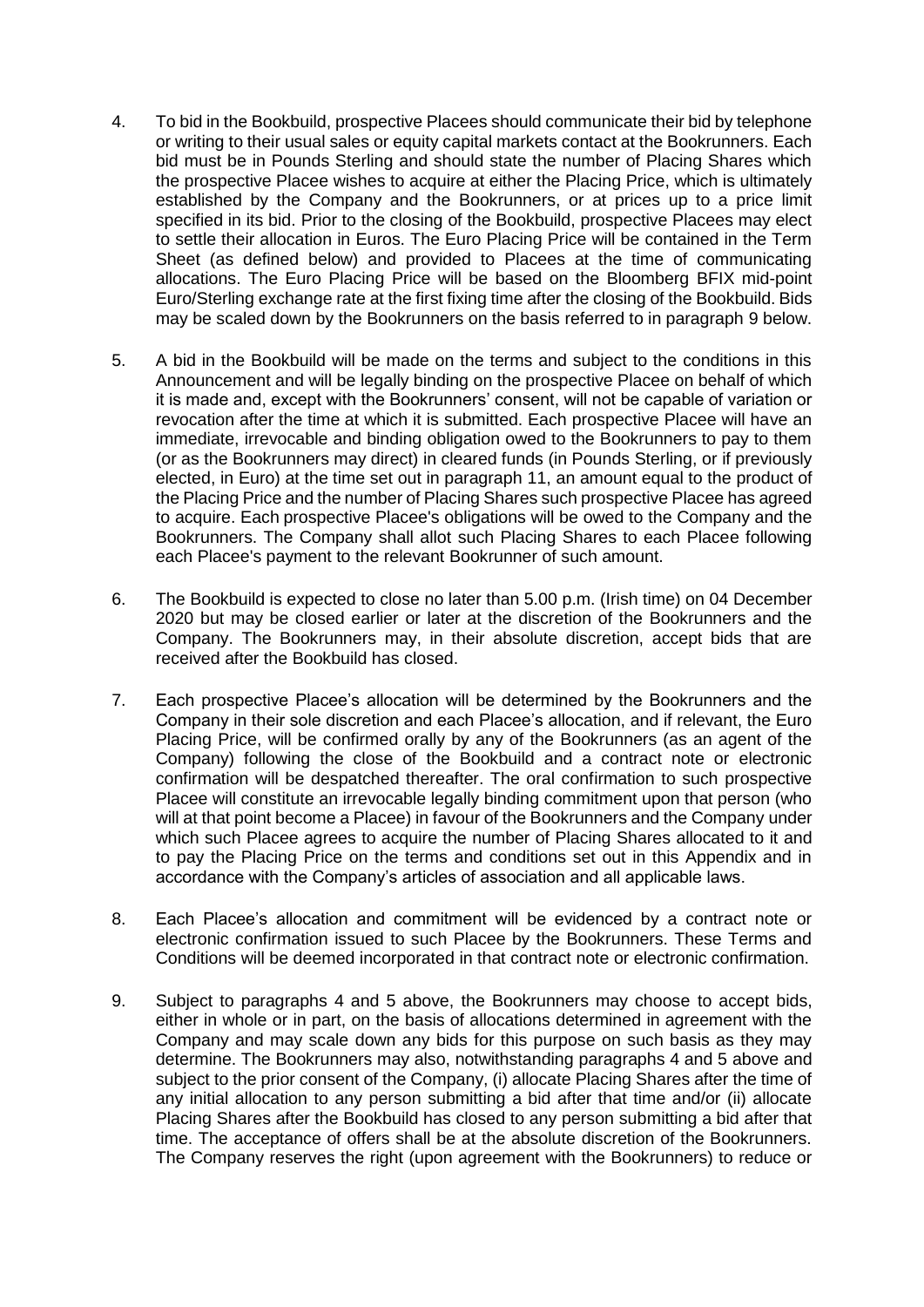seek to increase the amount to be raised pursuant to the Placing, in its absolute discretion.

- 10. Except as required by law or regulation, no press release or other announcement will be made by the Bookrunners or the Company using the name of any Placee (or its agent), in its capacity as Placee (or agent), other than with such Placee's prior written consent.
- 11. Irrespective of the time at which a Placee's allocation pursuant to the Placing is confirmed, settlement of all Placing Shares to be acquired pursuant to the Placing will be required to be made at the same time, on the basis explained below under "*Registration and Settlement*".
- 12. All obligations under the Bookbuild and Placing will be subject to fulfilment of the conditions referred to below under "*Conditions of the Placing*" and to the Placing not being terminated on the basis referred to below under "*Termination of the Placing Agreement*". If the Placing Agreement does not become unconditional or is terminated, the Placing will not proceed and all funds delivered by a Placee as consideration for Placing Shares will be returned.
- 13. By participating in the Bookbuild, each Placee will agree that its rights and obligations in respect of the Placing will terminate only in the circumstances described below and will not be capable of rescission or termination by the Placee.
- 14. To the fullest extent permissible by law, neither the Bookrunners nor the Company nor any of their respective Affiliates, agents, advisors, directors, officers or employees shall have any responsibility or liability to any Placee (or to any other person whether acting on behalf of a Placee or otherwise) in connection with the Placing. In particular, neither the Bookrunners nor the Company nor any of their respective Affiliates, agents, advisors, directors, officers or employees shall have any responsibility or liability (including to the fullest extent permissible by law, any fiduciary duties) in respect of the Bookrunners' conduct of the Bookbuild or of such alternative method of effecting the Placing as the Bookrunners and the Company may agree.

# **Conditions of the Placing**

The Placing is conditional upon the Placing Agreement becoming unconditional and not having been terminated in accordance with its terms. The obligations of the Bookrunners' under the Placing Agreement are conditional on, amongst other things:

- (A) the execution and delivery of the term sheet setting out the Placing Price and the Euro Placing Price by the Bookrunners and the Company at the time of pricing of the Placing (the "**Term Sheet**");
- (B) the publication by the Company of the results of the Placing on a Regulatory Information Service (the "**Pricing Announcement**");
- (C) each of the representations, warranties and undertakings set out in the Placing Agreement being true and accurate and not misleading as of the date of the Placing Agreement, the time and date of execution of the Term Sheet and at Admission as though they had been given and made on such date by reference to the facts and circumstances then existing;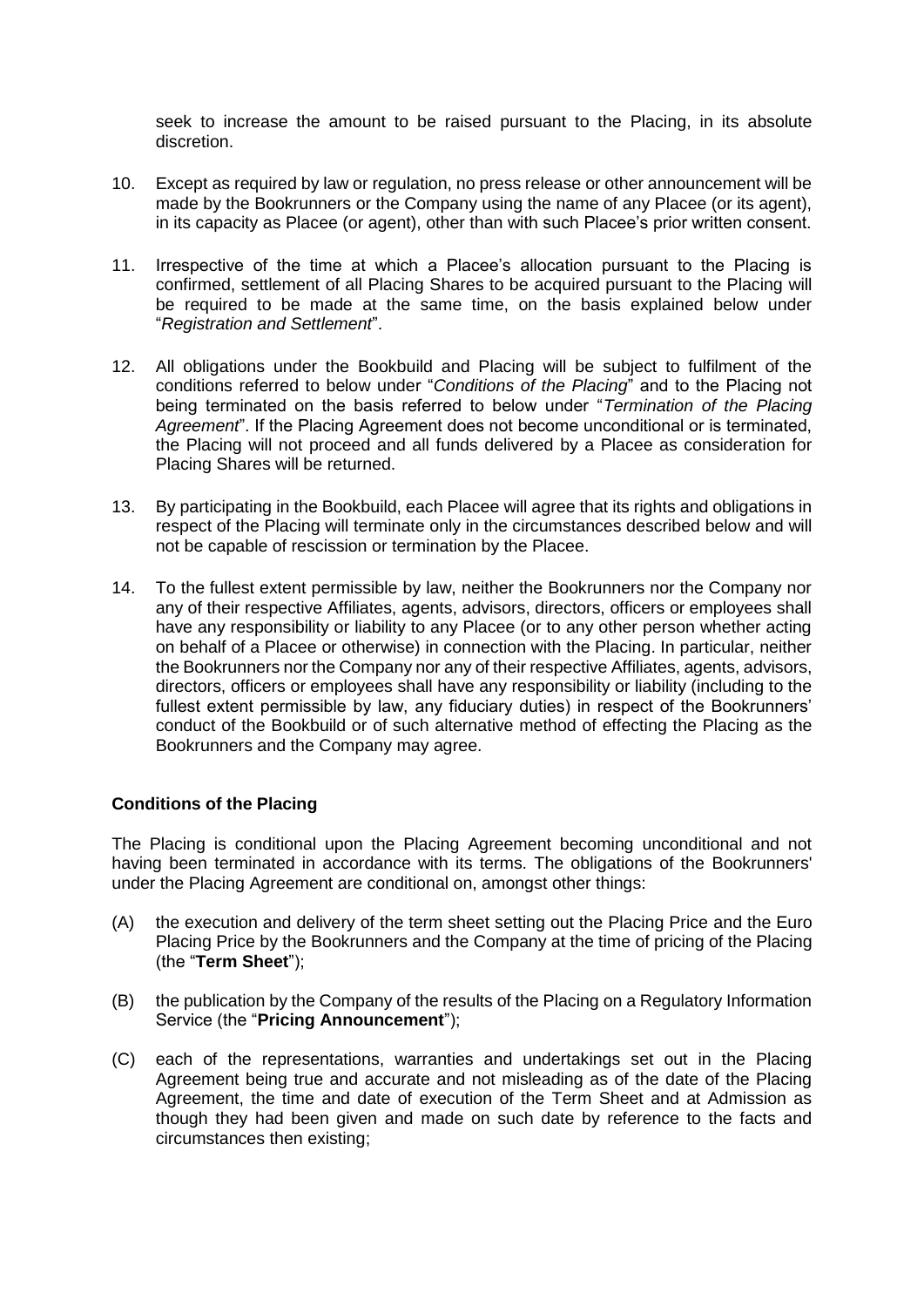- (D) the Company having complied with all of the obligations on its part to be performed under the Placing Agreement or under the terms and conditions of the Placing which fall to be performed on or before Admission;
- (E) the Subscription and Transfer Agreement having been duly executed and delivered by the parties thereto, remaining in full force and effect and not having been terminated, and there having occurred no default or breach by the Company or JerseyCo of the terms thereof at any time prior to Admission;
- (F) other than this Announcement, the Transaction Announcement and the Pricing Announcement, no supplementary announcement being required to be published in connection with the Placing prior to Admission (save as may be agreed in writing between the Bookrunners and the Company);
- (G) the Company issuing and allotting, subject only to Admission, the Placing Shares in accordance with the Placing Agreement;
- (H) Admission having occurred by 8.00 a.m. (Irish time) on the Admission Date; and
- (I) in the opinion of each of the Bookrunners (acting in good faith) there not having been a Material Adverse Change between the date of the Placing Agreement and Admission (whether or not foreseeable at the date of the Placing Agreement).

If (i) any of the conditions contained in the Placing Agreement, including those described above, are not fulfilled or, where permitted, waived by the Bookrunners by the relevant time and/or date specified (or such later time and/or date as the Company and the Bookrunners may agree), or (ii) the Placing Agreement is terminated in the circumstances specified below, the Placing will not proceed and each Placee's rights and obligations hereunder in relation to the Placing Shares shall cease and terminate at such time and each Placee agrees that no claim can be made by the Placee in respect thereof. Any such waiver by the Bookrunners will not affect Placees' commitments as set out in this Announcement.

The Bookrunners may, at their discretion and upon such terms as they think fit, extend the time for the satisfaction of any condition or waive compliance by the Company with the whole or any part of any of the Company's obligations in relation to the conditions in the Placing Agreement, save that the conditions in the Placing Agreement relating to Admission taking place and the Placing Shares being allotted and/or issued may not be waived. Any such extension or waiver will not affect Placees' commitments as set out in this Announcement.

None of the Bookrunners, the Company or any of their respective Affiliates, or any of their or its respective Affiliates' directors, officers, employees, agents or advisers, or any other person shall have any responsibility or liability to any Placee (or to any other person whether acting on behalf of a Placee or otherwise) in respect of any decision they may make as to whether or not to waive or to extend the time and/or the date for the satisfaction of any condition to the Placing nor for any decision they may make as to the satisfaction of any condition or in respect of the Placing generally, and by participating in the Placing each Placee agrees that any such decision is within the absolute discretion of the Bookrunners and the Company.

By participating in the Bookbuild, each Placee agrees that its rights and obligations hereunder terminate only in the circumstances described above and under "*Termination of the Placing Agreement*" below, and will not be capable of rescission or termination by the Placee.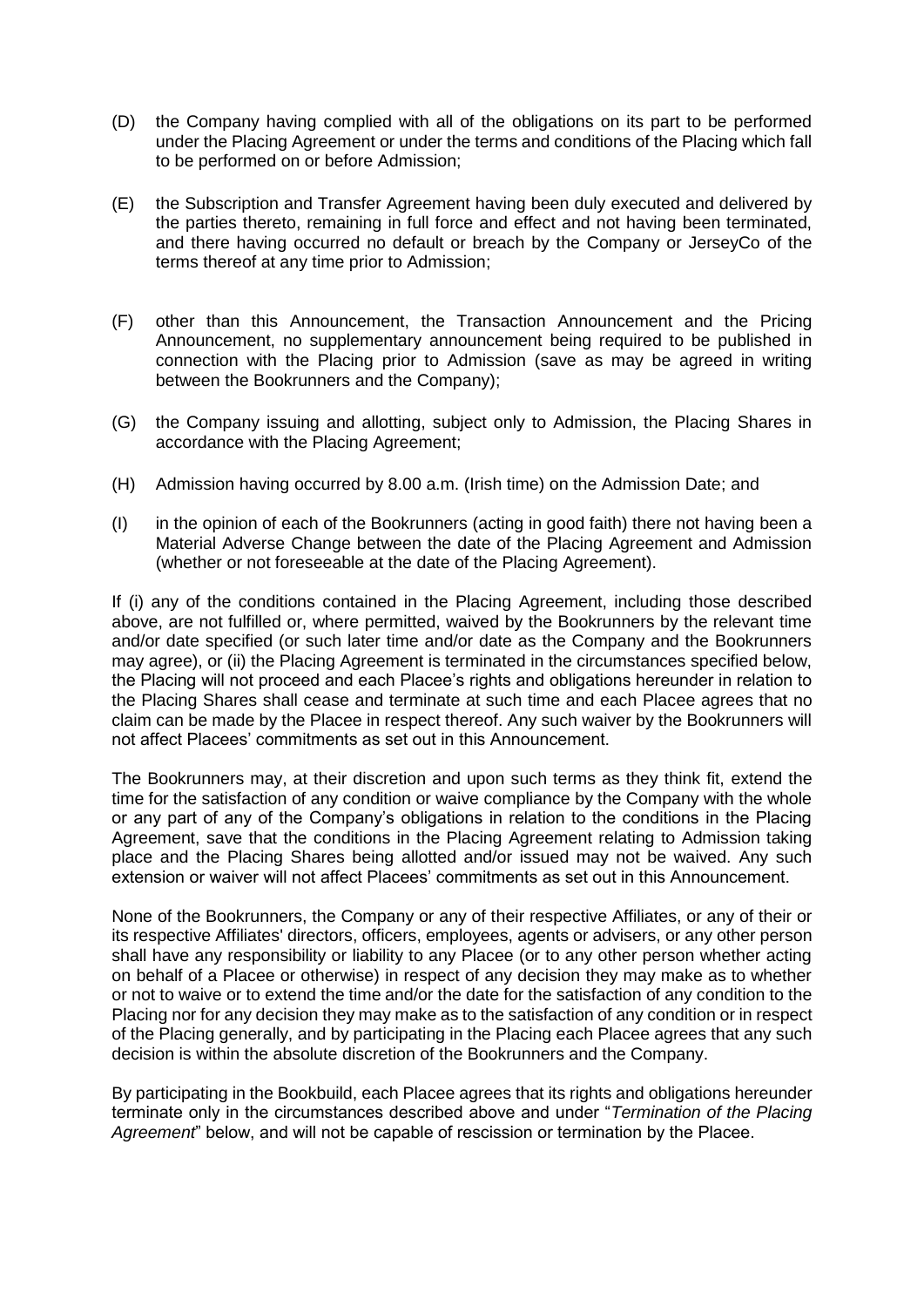### **Lock-up**

The Company has undertaken to the Bookrunners that, between the date of the Placing Agreement and 180 calendar days after Admission, it will not, without the prior written consent of the Bookrunners enter into certain transactions involving or relating to the Ordinary Shares, other than pursuant to the issue of the Consideration Shares and subject to certain customary carve-outs agreed between the Bookrunners and the Company.

By participating in the Placing, Placees agree that the exercise by the Bookrunners of any power to grant consent to waive the undertaking by the Company in respect of any transaction which would otherwise be subject to the lock-up under the Placing Agreement shall be within the absolute discretion of the Bookrunners and that they need not make any reference to, or consult with, Placees and that they shall have no liability to Placees whatsoever in connection with any such exercise of the power to grant consent.

# **Termination of the Placing Agreement**

Each of the Bookrunners are entitled at any time before Admission to terminate the Placing Agreement by giving notice to the Company, if, amongst other things:

- (i) any of the conditions to which the obligations of the Bookrunners are conditional under the Placing Agreement which fall to be satisfied on or before Admission have not been satisfied or waived by the date set out therein;
- (ii) any of the representations, warranties or undertakings contained in the Placing Agreement given by the Company is untrue, inaccurate or misleading in any respect or there has been a breach or an alleged breach by the Company of any of the undertakings in the Placing Agreement, which in each case the Bookrunners (acting in good faith) consider to be material in the context of the Placing or Admission;
- (ii) any statement contained in any Placing Document is or has become or has been discovered to be untrue, inaccurate or misleading, or any matter has arisen, which would, if a Placing Document was to be issued at that time constitute or omission therefrom, which in each case the Bookrunners (acting in good faith) consider to be material in the context of the Placing or Admission;
- (iii) in the opinion of either of the Bookrunners there has occurred or been disclosed through a Regulatory Information Service a Material Adverse Change (whether or not foreseeable at the date of the Placing Agreement);
- (iv) the occurrence, or in the opinion of either of the Bookrunners (acting in good faith), the likely occurrence, of a material adverse change in international financial markets, a suspension or limitation to trading in any securities of the Company or to trading generally on the New York Stock Exchange, the NASDAQ National Market, the London Stock Exchange or Euronext Dublin, a material disruption in commercial banking or securities settlement or clearance, a material change in taxation, the imposition of exchange controls, or the declaration of a banking moratorium, which, in the opinion of the Bookrunners (acting in good faith), makes it impracticable or inadvisable to proceed with the Placing;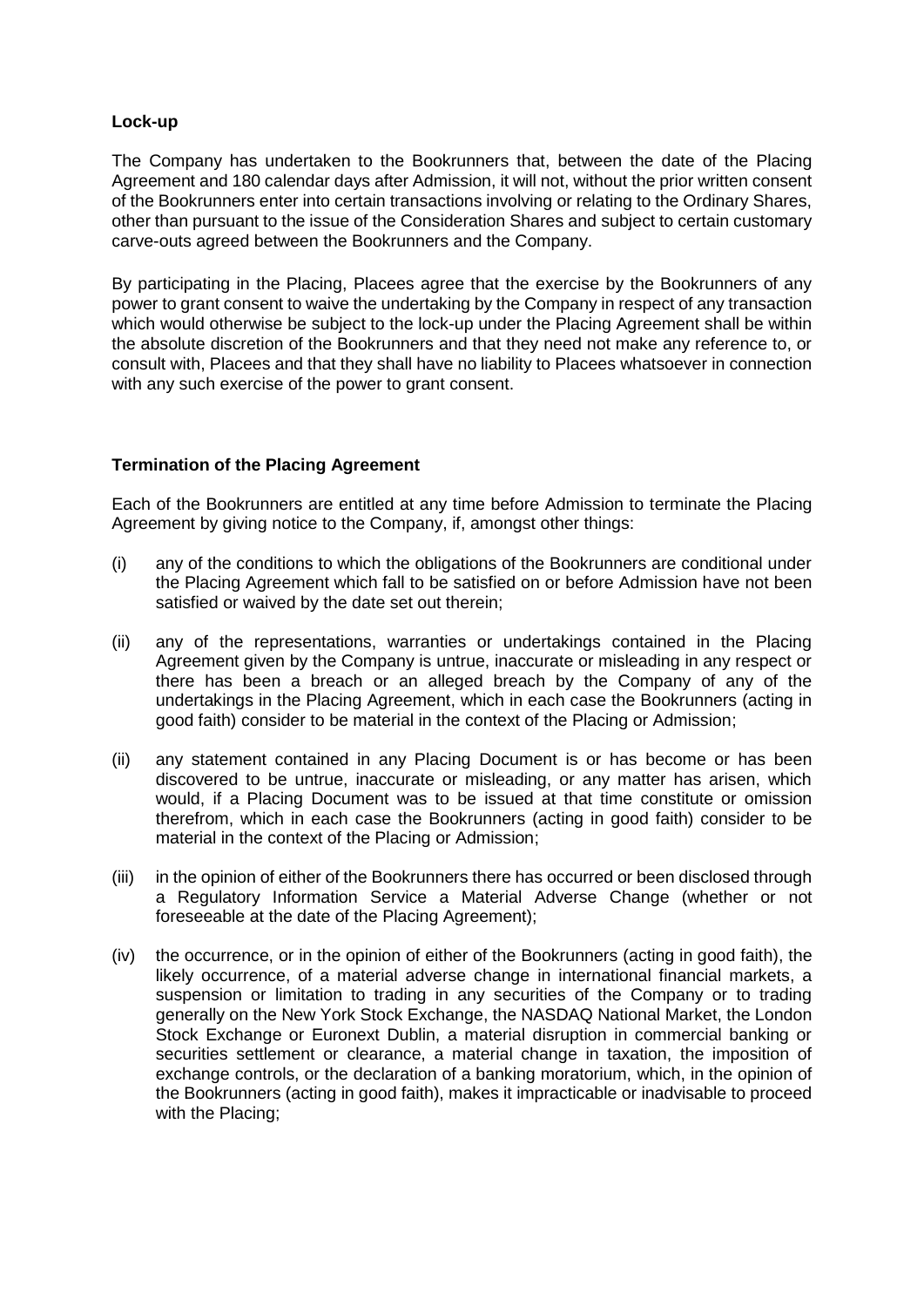- (v) the occurrence of an actual or prospective adverse change in the United Kingdom, Ireland or Jersey tax materially affecting the Placing Shares or the redeemable preference shares in JerseyCo to be subscribed for by Davy or the transfer thereof; or
- (vi) if the applications of the Company for Admission are withdrawn or refused by the London Stock Exchange or Euronext Dublin, or in the opinion of either of the Bookrunners will not be granted.

Upon such notice being given, the parties to the Placing Agreement shall be released and discharged (except for any liability arising before or in relation to such termination) from their respective obligations under, or pursuant to, the Placing Agreement, subject to certain exceptions.

By participating in the Placing, Placees agree that the exercise by the Bookrunners of any right of termination or other discretion under the Placing Agreement shall be within the absolute discretion of the Company or either of the Bookrunners or for agreement between the Company and the Bookrunners (as the case may be) and that neither the Company nor the Bookrunners need make any reference to, or consultation with, Placees and that neither they, nor any of their respective affiliates, agents, directors, officers or employees shall have any liability to Placees whatsoever in connection with any such exercise or failure so to exercise.

#### **No prospectus**

No offering document, prospectus or admission document has been or will be prepared or submitted to be approved by the Central Bank of Ireland (or any other competent authority) in relation to the Placing, and Placees' commitments will be made solely on the basis of publicly available information taken together with the information contained in this Announcement, including any Exchange Information previously published by or on behalf of the Company simultaneously with or prior to the date of this Announcement and subject to the further terms set forth in the contract note or electronic confirmation to be provided to individual prospective Placees.

Each Placee, by accepting a participation in the Placing, agrees that the content of this Announcement and the publicly available information released by or on behalf of the Company is exclusively the responsibility of the Company and confirms that it has neither received nor relied on any other information, representation, warranty, or statement made by or on behalf of the Company (other than publicly available information) or the Bookrunners or their respective Affiliates or any other person and neither the Bookrunners nor the Company nor any of their respective Affiliates nor any other person will be liable for any Placee's decision to participate in the Placing based on any other information, representation, warranty or statement which the Placees may have obtained or received (regardless of whether or not such information, representation, warranty or statement was given or made by or on behalf of any such persons). Each Placee acknowledges and agrees that it has relied on its own investigation of the business, financial or other position of the Company in accepting a participation in the Placing. Nothing in this paragraph shall exclude or limit the liability of any person for fraudulent misrepresentation by that person.

# **Registration and settlement**

Settlement of transactions in the Placing Shares (ISIN: IE00BWT6H894) following Admission will take place within the relevant system operated by Euroclear UK & Ireland Limited ("**CREST**"), using the delivery versus payment mechanism, subject to certain exceptions. The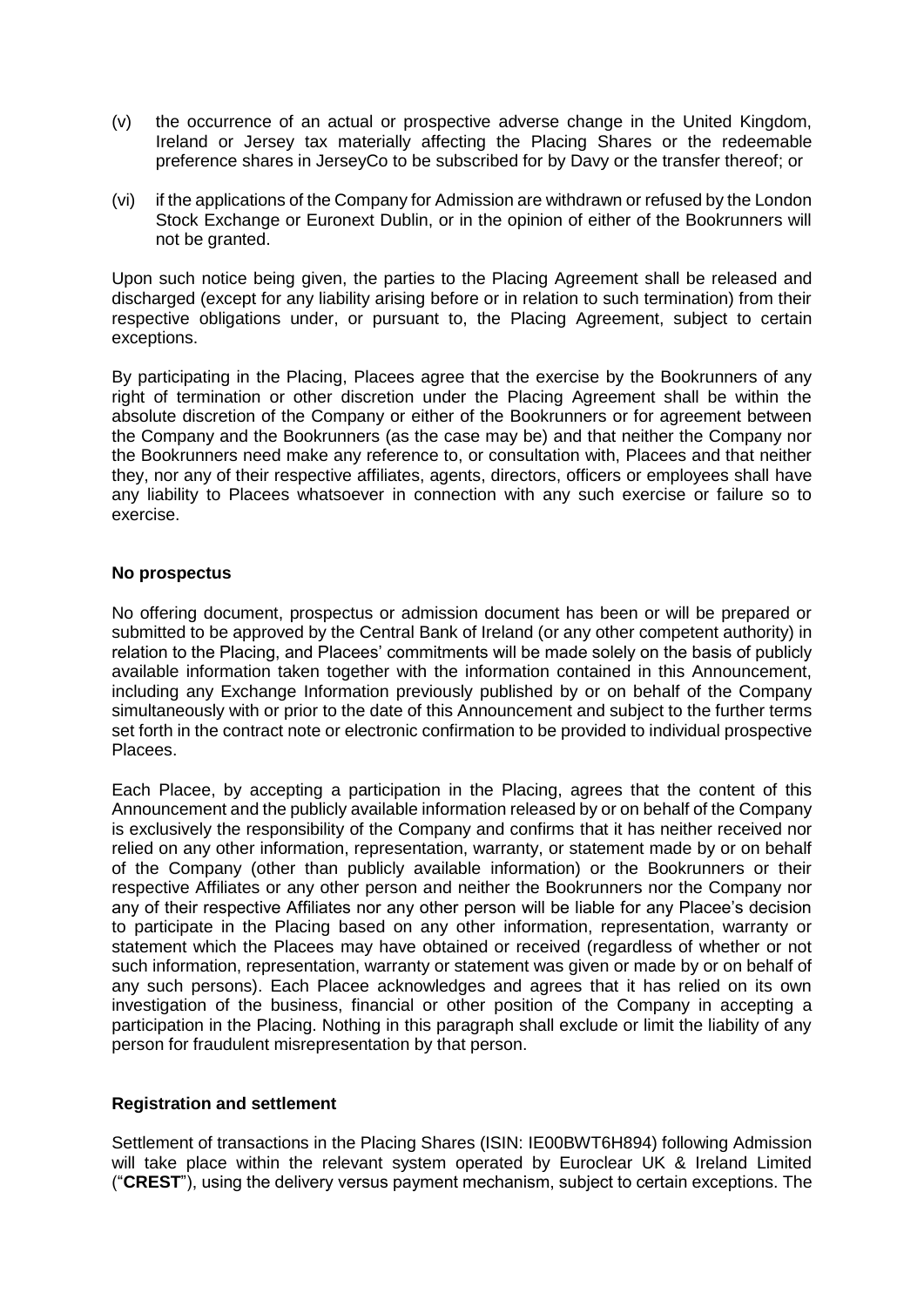Company reserves the right to require settlement for and delivery of the Placing Shares (or a portion thereof) to Placees in certificated form if, in the Bookrunners' opinion, delivery or settlement is not possible or practicable within the CREST system within the timetable set out in this Announcement or would not be consistent with the regulatory requirements in the Placee's jurisdiction.

Following the close of the Bookbuild for the Placing, each Placee allocated Placing Shares in the Placing will be sent a contract note or electronic communication stating the number of Placing Shares to be allocated to it at the Placing Price and if relevant, the Euro Placing Price, the aggregate amount owed by such Placee to the Bookrunners and settlement instructions. It is expected that the contract note or electronic communication will be despatched on 04 December 2020 and that this will also be the trade date.

Each Placee agrees that it will do all things necessary to ensure that delivery and payment is completed in accordance with either the standing CREST or certificated settlement instructions that it has in place with the Bookrunners.

The Company will deliver the Placing Shares to a CREST account operated by Davy as agent for the Company and Davy will enter its delivery (DEL) instruction into the CREST system. Davy will hold any Placing Shares delivered to this account as nominee for the Placees. The input to CREST by a Placee of a matching or acceptance instruction will then allow delivery of the relevant Placing Shares to that Placee against payment.

It is expected that settlement will be on 08 December 2020 on a T + 2 basis in accordance with the instructions given to the Bookrunners.

Interest is chargeable daily on payments not received from Placees on the due date in accordance with the arrangements set out above at the rate of two percentage points above LIBOR as determined by the Bookrunners.

Each Placee agrees that, if it does not comply with these obligations, the Bookrunners may sell any or all of the Placing Shares allocated to that Placee on such Placee's behalf and retain from the proceeds, for the Group's account and benefit, an amount equal to the aggregate amount owed by the Placee plus any interest due. The relevant Placee will, however, remain liable for any shortfall below the aggregate amount owed by it and shall be required to bear any stamp duty, stamp duty reserve tax or other stamp, securities, transfer, registration, execution, documentary or other similar impost, duty or tax (together with any interest or penalties) which may arise upon the sale of such Placing Shares on such Placee's behalf.

If Placing Shares are to be delivered to a custodian or settlement agent, Placees should ensure that the contract note or electronic communication is copied and delivered immediately to the relevant person within that organisation. Insofar as Placing Shares are registered in a Placee's name or that of its nominee or in the name of any person for whom a Placee is contracting as agent or that of a nominee for such person, such Placing Shares should, subject to as provided below, be so registered free from any liability to UK or Irish stamp duty or UK stamp duty reserve tax. If there are any circumstances in which any other stamp duty or stamp duty reserve tax (together with interest and penalties) is payable in respect of the issue of the Placing Shares, neither the Bookrunners nor the Company shall be responsible for the payment thereof.

#### **Representations and warranties**

By participating in the Placing each Placee (and any person acting on such Placee's behalf) irrevocably acknowledges, confirms, undertakes, represents, warrants and agrees (as the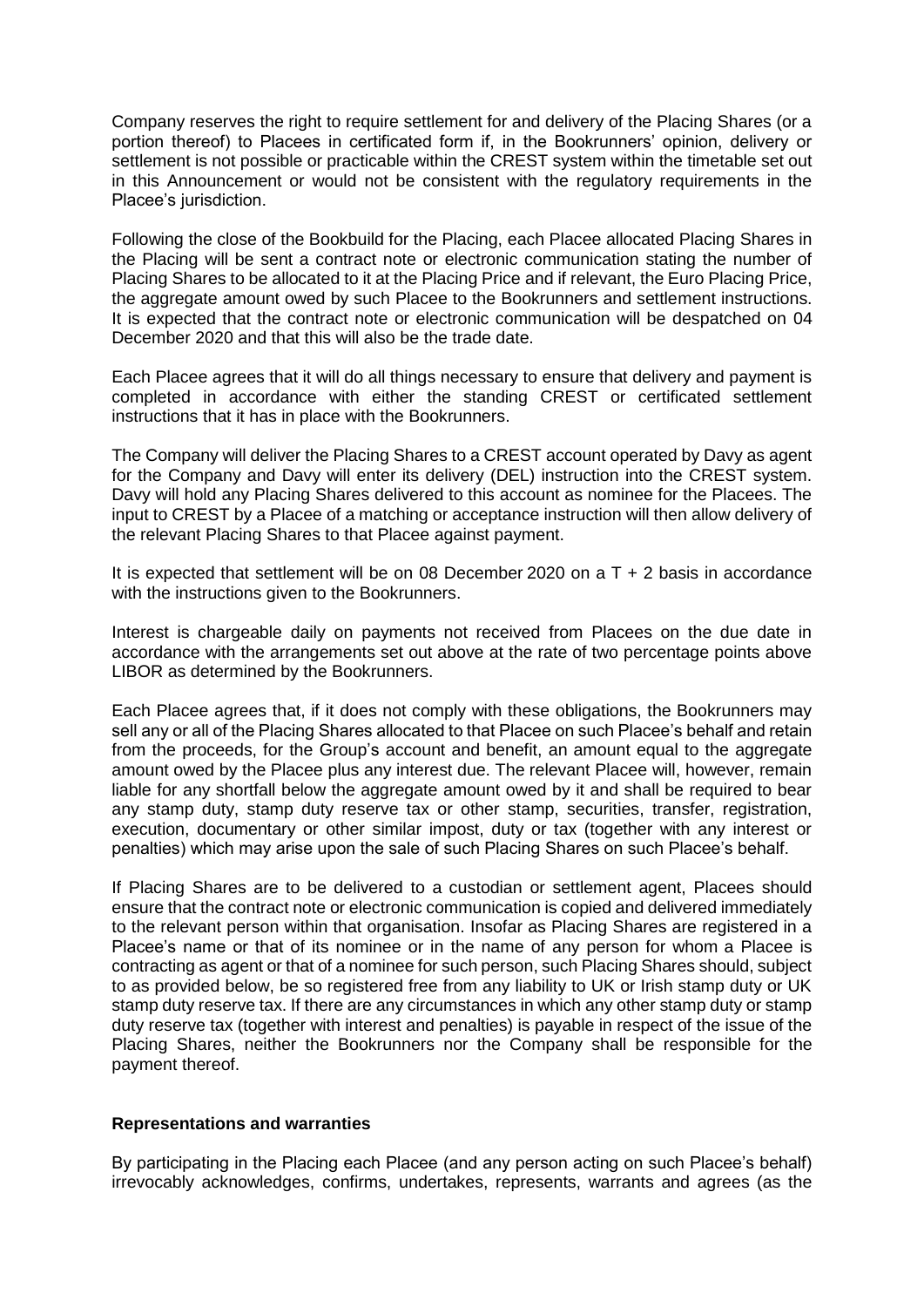case may be) with the Bookrunners (in their capacity as joint global coordinators, joint bookrunners and placing agents of the Company in respect of the Placing) and the Company, in each case as a fundamental term of its application for Placing Shares, the following:

- (a) it has read and understood this Announcement, including this Appendix, in its entirety and that its subscription for and purchase of Placing Shares is subject to and based upon all the terms, conditions, representations, warranties, indemnities, acknowledgements, agreements and undertakings and other information contained herein and undertakes not to redistribute or duplicate this Announcement and that it has not relied on, and will not rely on, any information given or any representations, warranties or statements made at any time by any person in connection with Admission, the Bookbuild, the Placing, the Company, the Placing Shares or otherwise;
- (b) that no offering document or prospectus or admission document has been or will be prepared in connection with the Placing or Admission or is required under the Prospectus Regulation and it has not received and will not receive a prospectus, admission document or other offering document in connection with the Bookbuild, the Placing, Admission or the Placing Shares;
- (c) that the Ordinary Shares are admitted to trading on the Main Market of the London Stock Exchange and the Euronext Dublin Market of Euronext Dublin, and that the Company is therefore required to publish certain business and financial information in accordance with applicable law, including the Market Abuse Regulation (Regulation (EU) No 596/2014) ("**MAR**"), the rules and practices of the London Stock Exchange, the FCA and/or Euronext Dublin, the Disclosure Guidance and Transparency Rules of the FCA and the Irish Transparency Regulations and Rules, the Prospectus Regulation and the Companies Act 2014 of Ireland (collectively, the "**Exchange Information**"), which includes a description of the nature of the Company's business and the Company's most recent balance sheet and profit and loss account, and similar statements for preceding financial years and that it has reviewed such Exchange Information and that it is able to obtain or access such Exchange Information;
- (d) that neither the Bookrunners nor the Company nor any of their respective Affiliates nor any person acting on behalf of any of them has provided, and none of them will provide, it with any material or information regarding the Placing Shares, the Bookbuild, the Placing or the Company or any other person other than this Announcement, nor has it requested any of the Bookrunners, the Company, or any of their respective Affiliates nor any person acting on behalf of any of them to provide it with any such material or information;
- (e) unless otherwise specifically agreed with the Bookrunners, that it is not, and at the time the Placing Shares are acquired, neither it nor the beneficial owner of the Placing Shares will be, a resident of a Restricted Territory or any other jurisdiction in which it would be unlawful to make or accept an offer to acquire the Placing Shares, and further acknowledges that the Placing Shares have not been and will not be registered or otherwise qualified, for offer and sale nor will an offering document, prospectus or admission document be cleared or approved in respect of any of the Placing Shares under the securities legislation of the United States or any other Restricted Territory and, subject to certain exceptions, may not be offered, sold, transferred, delivered or distributed, directly or indirectly, in or into those jurisdictions or in any country or jurisdiction where any such action for that purpose is required;
- (f) that the content of this Announcement is exclusively the responsibility of the Company and that neither the Bookrunners nor any of their respective Affiliates nor any person acting on their behalf has or shall have any responsibility or liability for any information,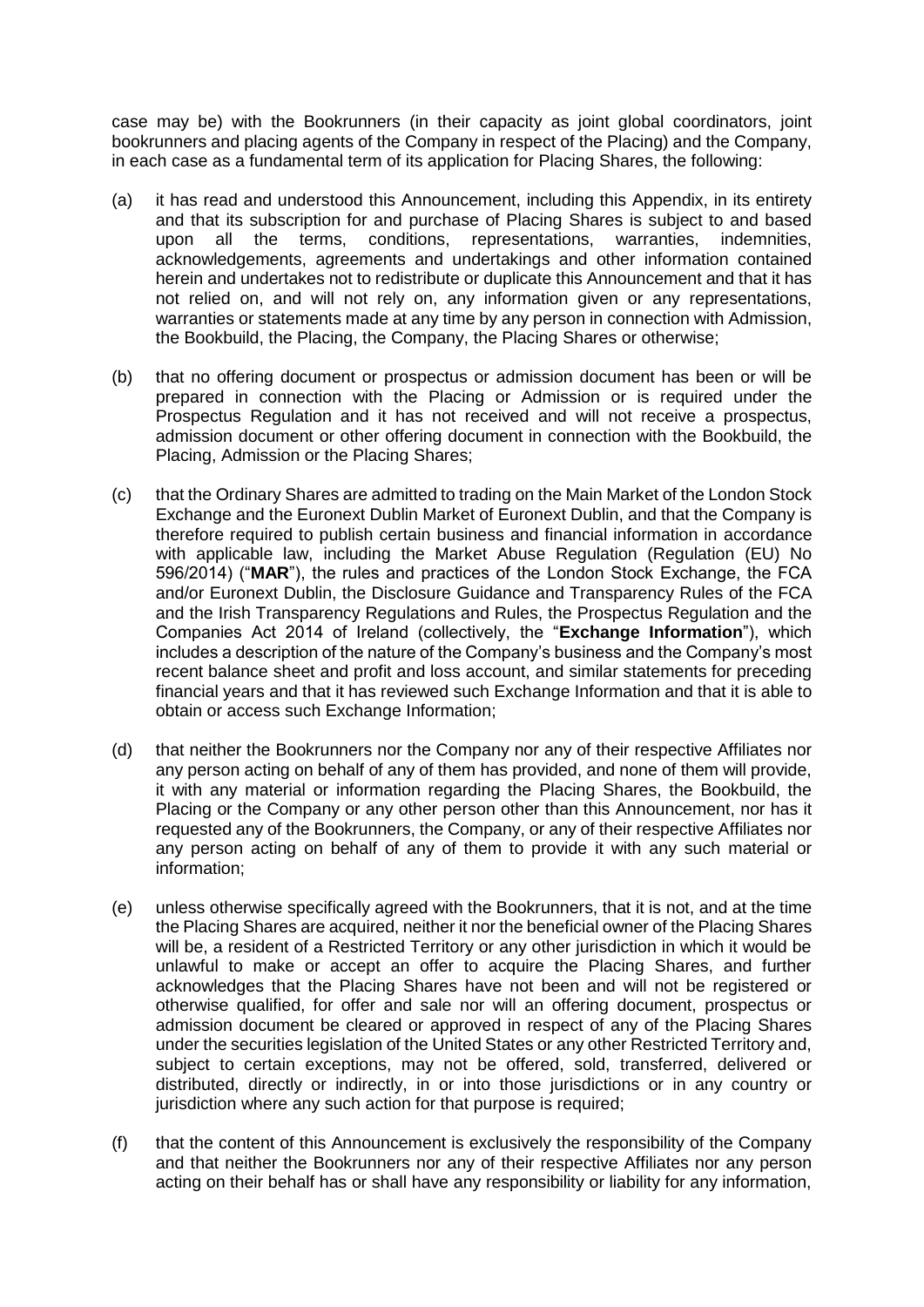representation or statement contained in this Announcement or any information previously or subsequently published by or on behalf of the Company, including, without limitation, any Exchange Information, and will not be liable for any Placee's decision to participate in the Placing based on any information, representation or statement contained in this Announcement or any information previously published by or on behalf of the Company or otherwise. Each Placee further represents, warrants and agrees that the only information on which it is entitled to rely and on which such Placee has relied in committing itself to acquire the Placing Shares is contained in this Announcement and any Exchange Information, such information being all that it deems necessary to make an investment decision in respect of the Placing Shares, and that it has neither received nor relied on any other information given or investigations, representations, warranties or statements made by the Bookrunners or the Company or any of their respective Affiliates, directors, officers, employees, agents or advisors and neither the Bookrunners nor the Company or any of their respective Affiliates, directors, officers, employees, agents, advisors will be liable for any Placee's decision to accept an invitation to participate in the Placing based on any other information, representation, warranty or statement. Each Placee further acknowledges and agrees that it has relied on its own investigation of the business, financial or other position of the Company in deciding to participate in the Placing and that neither the Bookrunners nor any of their respective Affiliates, directors, officers, employees, agents or advisors have made any representations to it, express or implied, with respect to the Company, the Bookbuild, the Placing and the Placing Shares or the accuracy, completeness or adequacy of the Exchange Information, and each of them expressly disclaims any liability in respect thereof. Nothing in this paragraph or otherwise in this Announcement excludes the liability of any person for fraudulent misrepresentation made by that person;

- (g) that it has not relied on any information relating to the Company contained in any research reports prepared by the Bookrunners, any of their respective Affiliates or any person acting on the Bookrunners' or any of their respective Affiliates' behalf and understands that (i) neither the Bookrunners, nor any of their respective Affiliates nor any person acting on their behalf has or shall have any liability for public information or any representation; (ii) neither the Bookrunners, nor any of their respective Affiliates nor any person acting on their behalf has or shall have any liability for any additional information that has otherwise been made available to such Placee, whether at the date of publication, the date of this document or otherwise; and that (iii) neither the Bookrunners, nor any of their respective Affiliates nor any person acting on their behalf makes any representation or warranty, express or implied, as to the truth, accuracy or completeness of such information, whether at the date of publication, the date of this Announcement or otherwise;
- (h) that the allocation, allotment, issue and delivery to it, or the person specified by it for registration as holder, of Placing Shares will not give rise to a liability under any of sections 67, 70, 93 or 96 of the Finance Act 1986 (depositary receipts and clearance services) and that it is not participating in the Placing as nominee or agent for any person to whom the allocation, allotment, issue or delivery of the Placing Shares would give rise to such a liability and that the Placing Shares are not being acquired in connection with arrangements to issue depositary receipts or to issue or transfer Placing Shares into a clearance service;
- (i) acknowledges that no action has been or will be taken by the Company, the Bookrunners or any person acting on behalf of the Company or the Bookrunners that would, or is intended to, permit a public offer of the Placing Shares in any country or jurisdiction where any action for that purpose is required;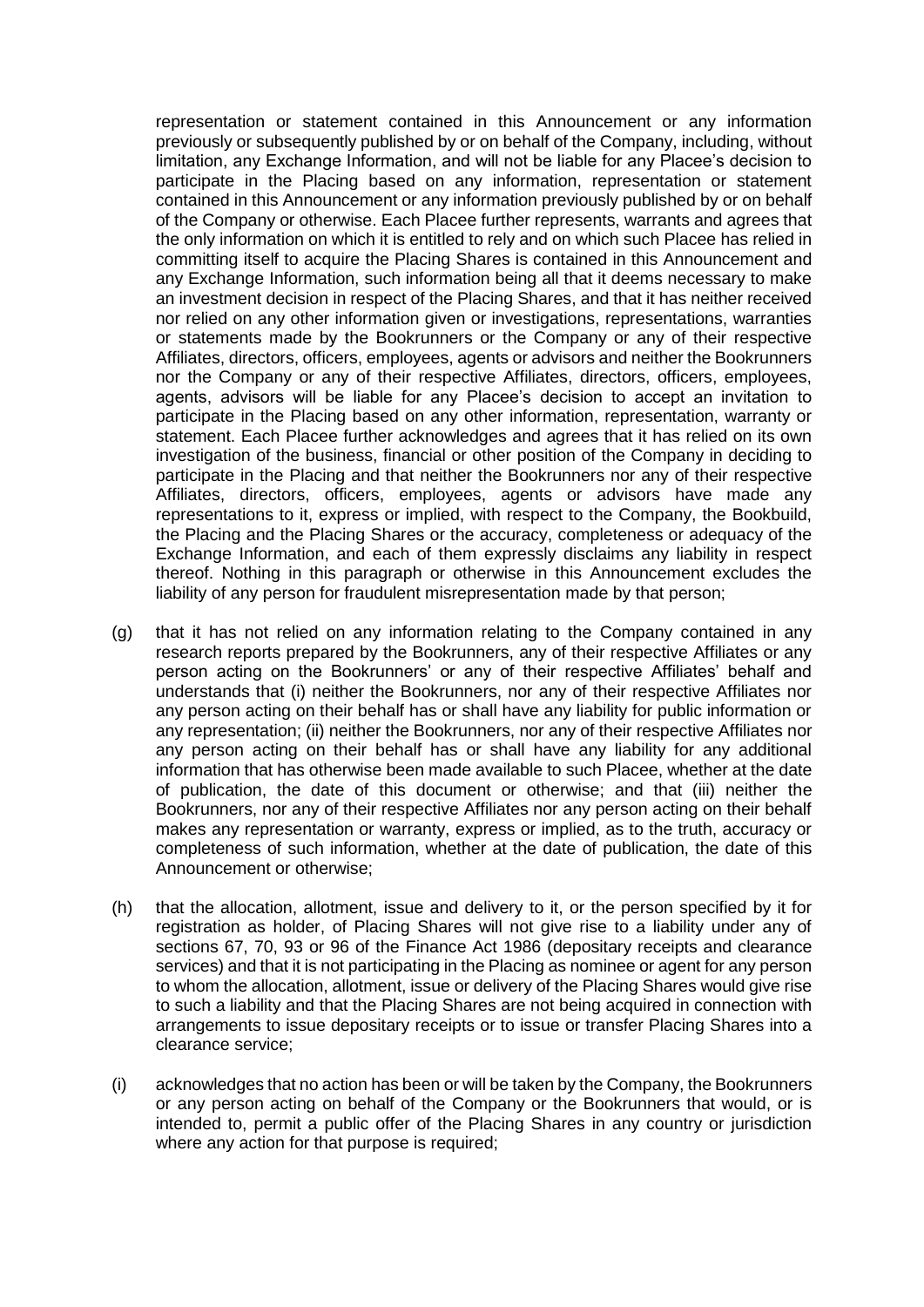- (j) that it and any person acting on its behalf is entitled to acquire the Placing Shares under the laws of all relevant jurisdictions which apply to it and that it has fully observed such laws and obtained all such governmental, regulatory and other guarantees, permits, authorisations, approvals and consents which may be required thereunder and complied with all necessary formalities and that it has not taken any action or omitted to take any action which will or may result in the Bookrunners, the Company or any of their respective Affiliates acting in breach of the legal or regulatory requirements of any jurisdiction in connection with the Placing;
- (k) that it (and any person acting on its behalf) has all necessary capacity and has obtained all necessary consents and authorities to enable it to commit to its participation in the Placing and to perform its obligations in relation thereto (including, without limitation, in the case of any person on whose behalf it is acting, all necessary consents and authorities to agree to the terms set out or referred to in this Announcement) and will honour such obligations;
- (l) that it has complied with its obligations under the Criminal Justice Act 1993 of the United Kingdom, MAR, section 118 of the Financial Services and Markets Act 2000 of the United Kingdom (as amended) (the "**FSMA**"), the European Union (Market Abuse) Regulations 2016 (S.I. No. 349 of 2016) of Ireland, the Investment Funds, Companies and Miscellaneous Provisions Act 2005 of Ireland (as amended) and the Rules issued by the Central Bank of Ireland under Section 1370(2) of the Companies Act 2014 of Ireland, and in connection with money laundering and terrorist financing under Criminal Justice (Money Laundering and Terrorist Financing) Acts 2010 and 2013 of Ireland, the Proceeds of Crime Act 2002 of the United Kingdom (as amended), the Terrorism Act 2000 of the United Kingdom, the Anti-Terrorism Crime and Security Act 2001 of the United Kingdom, the Terrorism Act 2006 of the United Kingdom, the Money Laundering, Terrorist Financing and Transfer of Funds (Information on the Payer) Regulations 2017 of the United Kingdom (the "**Regulations**") and the Money Laundering Sourcebook of the FCA and, if making payment on behalf of a third party, that satisfactory evidence has been obtained and recorded by it to verify the identity of the third party as required by the Regulations. If within a reasonable time after a request for verification of identity, the Bookrunners have not received such satisfactory evidence, the Bookrunners may, in their absolute discretion, terminate the Placee's participation in the Placing in which event all funds delivered by the Placee to the Bookrunners will be returned without interest to the account of the drawee bank or CREST account from which they were originally debited;
- (m) that it is acting as principal only in respect of the Placing or, if it is acting for any other person: (i) it is duly authorised to do so and has full power to make, and does make, the acknowledgments, representations and agreements herein on behalf of each such person; and (ii) it is and will remain liable to the Bookrunners and the Company for the performance of all its obligations as a Placee in respect of the Placing (regardless of the fact that it is acting for another person);
- (n) if in a Member State of the EEA, that it is a "Qualified Investor" within the meaning of Article 2(e) of the Prospectus Regulation and that it is either (i) acquiring the Placing Shares for its own account, or (ii) acting as a financial intermediary to which paragraph (s) below applies;
- (o) if in the United Kingdom, that it is a Qualified Investor (i) having professional experience in matters relating to investments who falls within the definition of "investment professional" in Article 19(5) of the Financial Services and Markets Act 2000 (Financial Promotion) Order 2005 of the United Kingdom (the "**Order**"), (ii) who falls within Article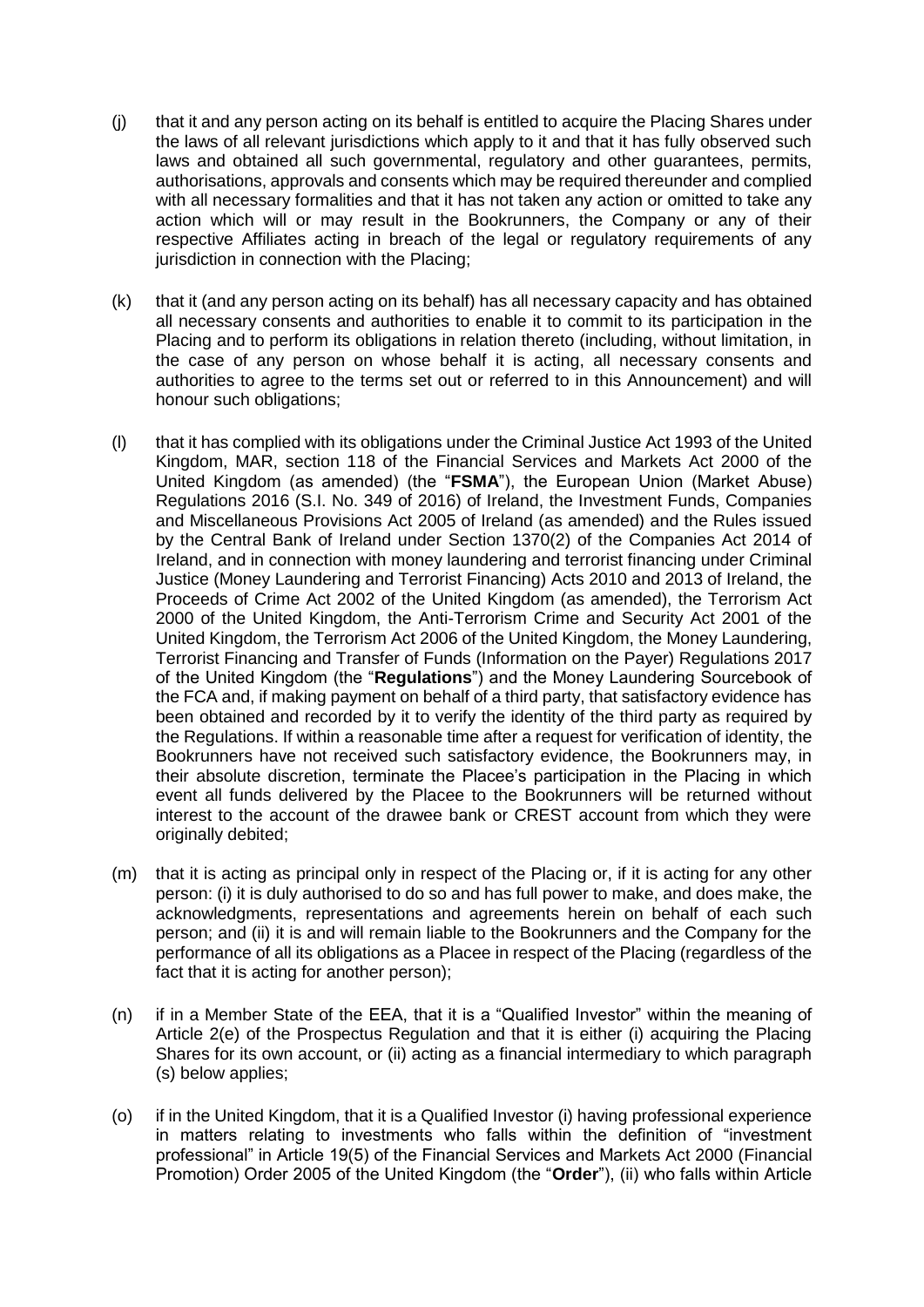49(2)(a) to (d) ("High Net Worth Companies, Unincorporated Associations, etc") of the Order or (iii) to whom this Announcement may otherwise lawfully be communicated and, in each case, it undertakes that it will acquire, hold, manage and (if applicable) dispose of any Placing Shares that are allocated to it for the purposes of its business only;

- (p) that it will not distribute, transfer or otherwise transmit this Announcement or any part of it, or any other presentation or other materials concerning the Placing, in or into the United States (including electronic copies thereof) to any person, and it has not distributed, forwarded, transferred or otherwise transmitted any such materials to any person;
- (q) where it is acquiring the Placing Shares for one or more managed accounts, it represents, warrants and undertakes that it is authorised in writing by each managed account to acquire the Placing Shares for each managed account and it has full power to make the acknowledgements, representations and agreements herein on behalf of each such account;
- (r) that if it is a pension fund or investment company, it represents, warrants and undertakes that its acquisition of Placing Shares is in full compliance with applicable laws and regulations;
- (s) if it is acting as a financial intermediary, as that term is used in Article 2(d) of the Prospectus Regulation, that the Placing Shares acquired by it in the Placing will not be acquired on a non-discretionary basis on behalf of, nor will they be acquired with a view to their offer or resale to, persons in a Member State of the EEA other than Qualified Investors, or in circumstances in which the prior consent of the Bookrunners has been given to the proposed offer or resale;
- (t) that it has not offered or sold and, prior to the expiry of a period of six months from Admission, will not offer or sell any Placing Shares to persons in the United Kingdom, except to Relevant Persons or otherwise in circumstances which have not resulted and which will not result in an offer to the public in the United Kingdom within the meaning of section 85(1) of the FSMA;
- (u) that any offer of Placing Shares in the EEA may only be directed at persons in Member States of the EEA who are Qualified Investors and represents, warrants and undertakes that it has not offered or sold and will not offer or sell any Placing Shares to persons in the EEA except to Qualified Investors or otherwise in circumstances which have not resulted in and which will not result in an offer to the public in any Member State of the EEA within the meaning of the Prospectus Regulation or in any other circumstances which would result in any requirement for the publication of a prospectus under the Prospectus Regulation;
- (v) that it has only communicated or caused to be communicated and will only communicate or cause to be communicated any invitation or inducement to engage in investment activity (within the meaning of section 21 of the FSMA) relating to the Placing Shares in circumstances in which section 21(1) of the FSMA does not require approval of the communication by an authorised person;
- (w) that it has complied and will comply with all applicable laws (including all relevant provisions of the FSMA) with respect to anything done by it in relation to the Placing Shares in respect of anything done in, from or otherwise involving, the United Kingdom;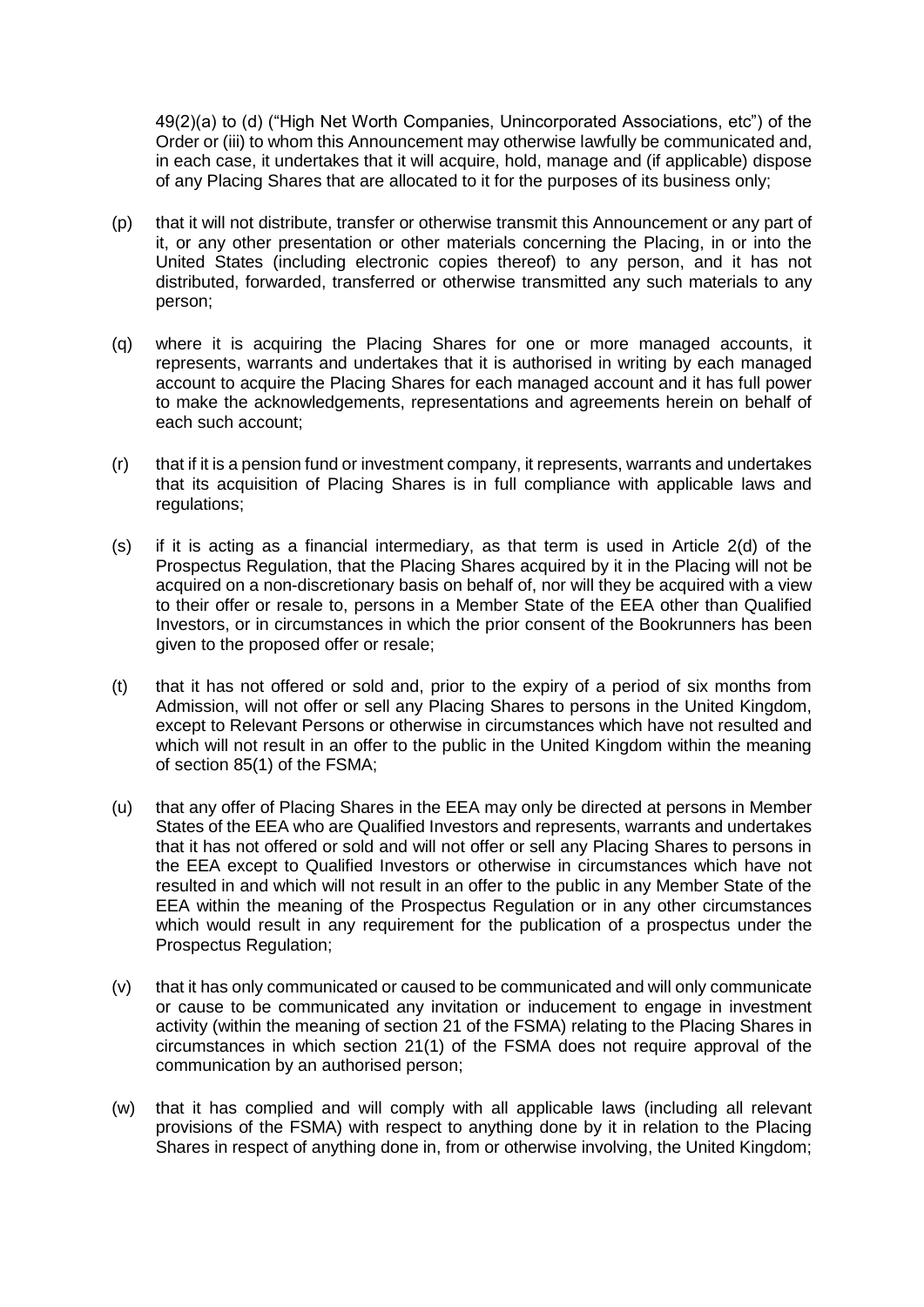- (x) if it has received any "inside information" (as defined in MAR) about the Company in advance of the Placing, it has not: (i) dealt in the securities of the Company; (ii) encouraged or required another person to deal in the securities of the Company; or (iii) disclosed such information to any person except as permitted by MAR, prior to the information being made publicly available;
- $(y)$  that (i) it (and any person acting on its behalf) has capacity and authority and is otherwise entitled to acquire and purchase the Placing Shares under the laws of all relevant jurisdictions which apply to it; (ii) it has paid any issue, transfer or other taxes due in connection with its participation in any territory; (iii) it has not taken any action which will or may result in the Company, the Bookrunners, any of their respective Affiliates or any person acting on their behalf being in breach of the legal and/or regulatory requirements and/or any anti money laundering requirements of any territory in connection with the Placing and (iv) that the acquisition and purchase of the Placing Shares by it or any person acting on its behalf will be in compliance with applicable laws and regulations in the jurisdiction of its residence, the residence of the Company, or otherwise;
- (z) that it (and any person acting on its behalf) will make payment for the Placing Shares allocated to it in accordance with this Announcement on the due time and date set out herein against delivery of such Placing Shares to it, failing which the relevant Placing Shares may be placed with other Placees or sold as the Bookrunners may in their absolute discretion determine and without liability to such Placee. It will, however, remain liable for any shortfall below the net proceeds of such sale and the placing proceeds of such Placing Shares and may be required to bear any stamp duty or stamp duty reserve tax (together with any interest or penalties) due pursuant to the terms set out or referred to in this Announcement which may arise upon the sale of such Placee's Placing Shares on its behalf;
- (aa) that its allocation (if any) of Placing Shares will represent a maximum number of Placing Shares to which it will be entitled, and required, to acquire, and that the Bookrunners or the Company may call upon it to acquire a lower number of Placing Shares (if any), but in no event in aggregate more than the aforementioned maximum:
- (bb) that neither the Bookrunners nor any of their respective Affiliates nor any person acting on their behalf, is making any recommendations to it, or advising it regarding the suitability or merits of any transactions it may enter into in connection with the Placing and that participation in the Placing is on the basis that it is not and will not be a client of the Bookrunners and that the Bookrunners do not have any duties or responsibilities to it for providing the protections afforded to their respective clients or customers or for providing advice in relation to the Placing nor in respect of any representations, warranties, undertakings or indemnities contained in the Placing Agreement nor for the exercise or performance of any of the Bookrunners' rights and obligations thereunder including any rights to waive or vary any conditions or exercise any termination right;
- (cc) that the person whom it specifies for registration as holder of the Placing Shares will be (i) itself or (ii) its nominee, as the case may be. Neither the Bookrunners nor the Company will be responsible for any liability to stamp duty or stamp duty reserve tax or other similar duties or taxes (together with any interest or penalties) resulting from a failure to observe this requirement. Each Placee and any person acting on behalf of such Placee agrees to indemnify each of the Bookrunners, the Company and any of their respective Affiliates in respect of the same on an after-tax basis on the basis that the Placing Shares will be allotted to the CREST stock account of Davy who will hold them as nominee on behalf of such Placee until settlement in accordance with its standing settlement instructions;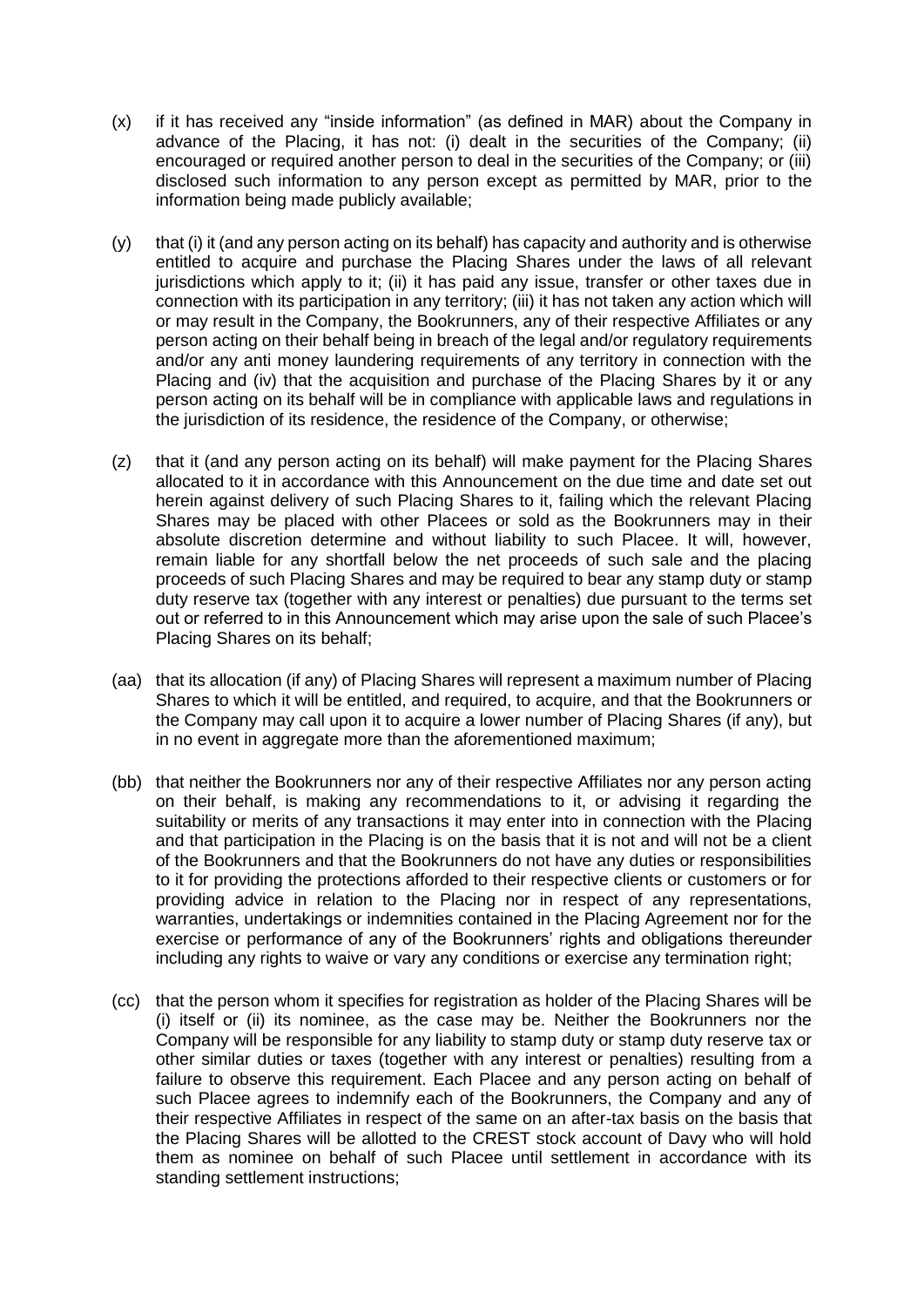- (dd) that these Terms and Conditions and any agreements entered into by it pursuant to these Terms and Conditions, and any non-contractual obligations arising out of or in connection with such agreements, shall be governed by and construed in accordance with the laws of Ireland and it submits (on behalf of itself and on behalf of any person on whose behalf it is acting) to the exclusive jurisdiction of the Irish courts as regards any claim, dispute or matter arising out of any such contract, except that enforcement proceedings in respect of the obligation to make payment for the Placing Shares (together with any interest chargeable thereon) may be taken by the Bookrunners or the Company in any jurisdiction in which the relevant Placee is incorporated or in which any of its securities have a quotation on a recognised stock exchange;
- (ee) that each of the Bookrunners, the Company and their respective Affiliates and others will rely upon the truth and accuracy of the representations, warranties, agreements, undertakings and acknowledgements set forth herein and which are given to each of the Bookrunners on their own behalf and on behalf of the Company and are irrevocable and it irrevocably authorises each of the Bookrunners and the Company to produce this Announcement, pursuant to, in connection with, or as may be required by any applicable law or regulation, administrative or legal proceeding or official inquiry with respect to the matters set forth herein;
- (ff) that it will indemnify on an after-tax basis and hold each of the Bookrunners, the Company and their respective Affiliates and any person acting on their behalf harmless from any and all costs, claims, liabilities and expenses (including legal fees and expenses) arising out of, directly or indirectly, or in connection with any breach of the representations, warranties, acknowledgements, agreements and undertakings in this Appendix and further agrees that the provisions of this Appendix shall survive after completion of the Placing;
- (gg) acknowledges that it irrevocably appoints any director of any of the Bookrunners as its agent for the purposes of executing and delivering to the Company and/or its registrars any documents on its behalf necessary to enable it to be registered as the holder of any of the Placing Shares agreed to be taken up by it under the Placing;
- (hh) that it acknowledges that its commitment to acquire Placing Shares on the terms set out herein and in the contract note or electronic communication will continue notwithstanding any amendment that may in future be made to the Terms and Conditions of the Placing and that Placees will have no right to be consulted or require that their consent be obtained with respect to the Company's or the Bookrunners' conduct of the Placing;
- (ii) that in making any decision to subscribe for the Placing Shares (i) it has sufficient knowledge, sophistication and experience in financial, business and international investment matters as is required to evaluate the merits and risks of acquiring or purchasing the Placing Shares, (ii) it is experienced in investing in securities of this nature in this sector and is aware that it may be required to bear, and is able to bear, the economic risk of participating in, and is able to sustain a complete loss in connection with, the Placing, (iii) it has relied on its own examination, due diligence and analysis of the Company and its Affiliates taken as a whole, including the markets in which the Group operates, and the terms of the Placing, including the merits and risks involved and not upon any view expressed or information provided by or on behalf of the Bookrunners, (iv) it has had sufficient time to consider and conduct its own investigation with respect to the offer and purchase of the Placing Shares, including the legal, regulatory, tax, business, currency and other economic and financial considerations relevant to such investment, and (v) it will not look to the Company, the Bookrunners,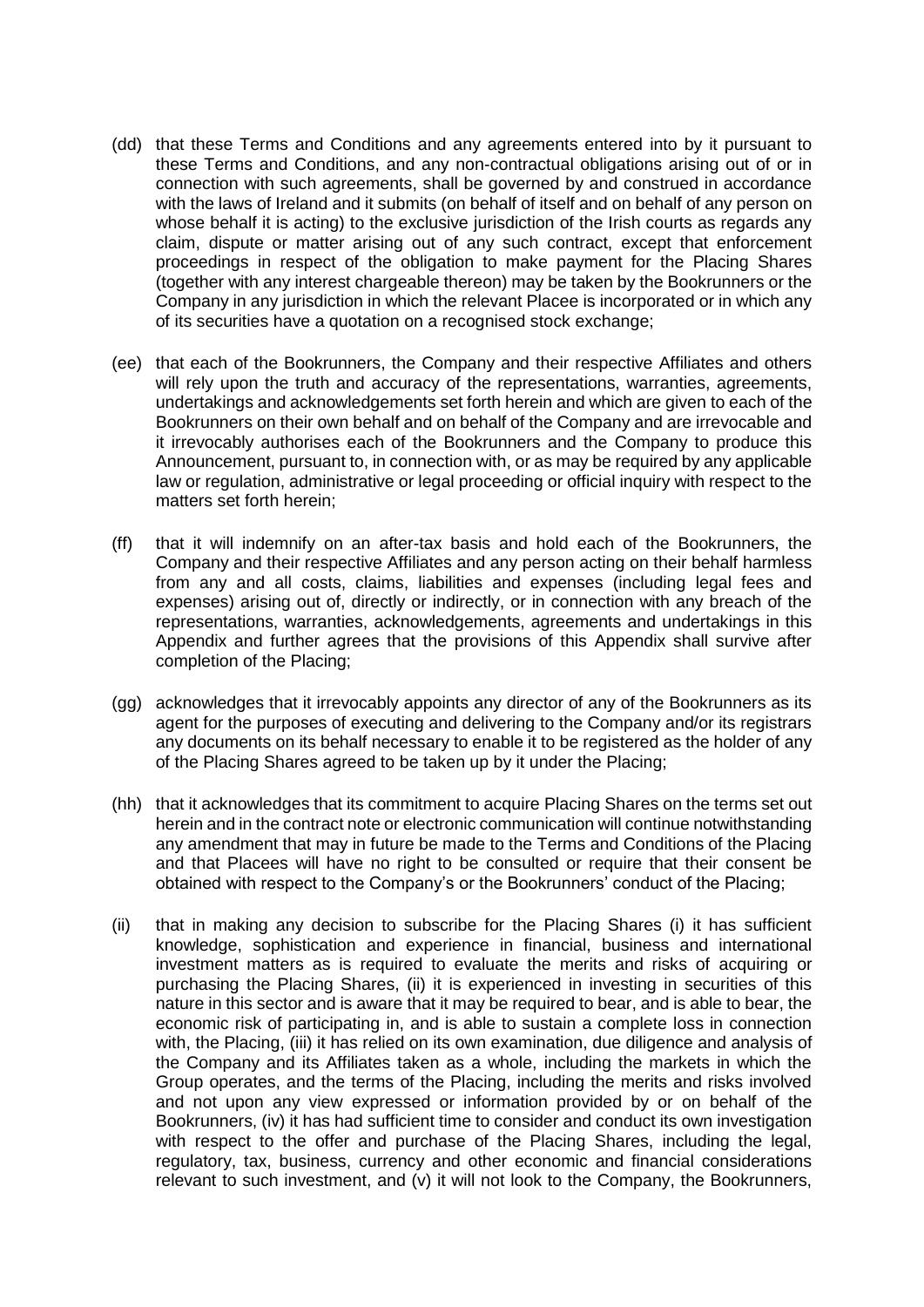any of their respective Affiliates or any person acting on their behalf for all or part of any such loss or losses it or they may suffer;

- (jj) acknowledges and agrees that the Bookrunners do not owe any fiduciary or other duties to it or any Placee in respect of any representations, warranties, undertakings or indemnities in the Placing Agreement;
- (kk) understands and agrees that it may not rely on any investigation that the Bookrunners or any person acting on its behalf may or may not have conducted with respect to the Company and its Affiliates or the Placing and the Bookrunners have not made any representation or warranty to it, express or implied, with respect to the merits of the Placing, the subscription for or purchase or acquisition of the Placing Shares, or as to the condition, financial or otherwise, of the Company and its Affiliates, or as to any other matter relating thereto, and nothing herein shall be construed as a recommendation to it to acquire the Placing Shares;
- (ll) acknowledges and agrees that it will not hold the Bookrunners or any of their respective Affiliates or any person acting on their behalf responsible or liable for any misstatements in or omission from any publicly available information relating to the Group or information made available (whether in written or oral form) relating to the Group (the "**Information**") and that neither the Bookrunners nor any person acting on behalf of the Bookrunners, makes any representation or warranty, express or implied, as to the truth, accuracy or completeness of such Information or accepts any responsibility for any of such Information;
- (mm) that in connection with the Placing, the Bookrunners and any of their respective Affiliates acting as an investor for its own account may take up shares in the Company and in that capacity may retain, purchase or sell for its own account such shares in the Company and any securities of the Company or related investments and may offer or sell such securities or other investments otherwise than in connection with the Placing. Accordingly, references in this Announcement to shares being issued, offered or placed should be read as including any issue, offering or placement of such shares in the Company to the Bookrunners and any of their respective Affiliates acting in such capacity. In addition the Bookrunners may enter into financing arrangements and swaps with investors in connection with which the Bookrunners may from time to time acquire, hold or dispose of such securities of the Company, including the Placing Shares. Neither the Bookrunners nor any of their respective Affiliates intend to disclose the extent of any such investment or transactions otherwise than in accordance with any legal or regulatory obligation to do so;
- (nn) acknowledges that (i) the Placing Shares have not been and will not be registered or otherwise qualified under the Securities Act or under the securities laws of any state or other jurisdiction of the United States, nor approved or disapproved by the US Securities and Exchange Commission, any state securities commission in the United States or any other United States regulatory authority; (ii) the Placing Shares are being offered and sold (a) in the United States to a limited number of QIBs in accordance with Rule 144A or pursuant to an exemption from the registration requirements of the Securities Act in a transaction not involving any "public offering", (b) outside the United States in reliance on Regulation S, or (c) pursuant to another transaction exempt from or not subject to the registration requirements of the Securities Act and (iii) the Placing Shares may not be reoffered, resold, pledged or otherwise transferred except in transactions not requiring registration under the Securities Act;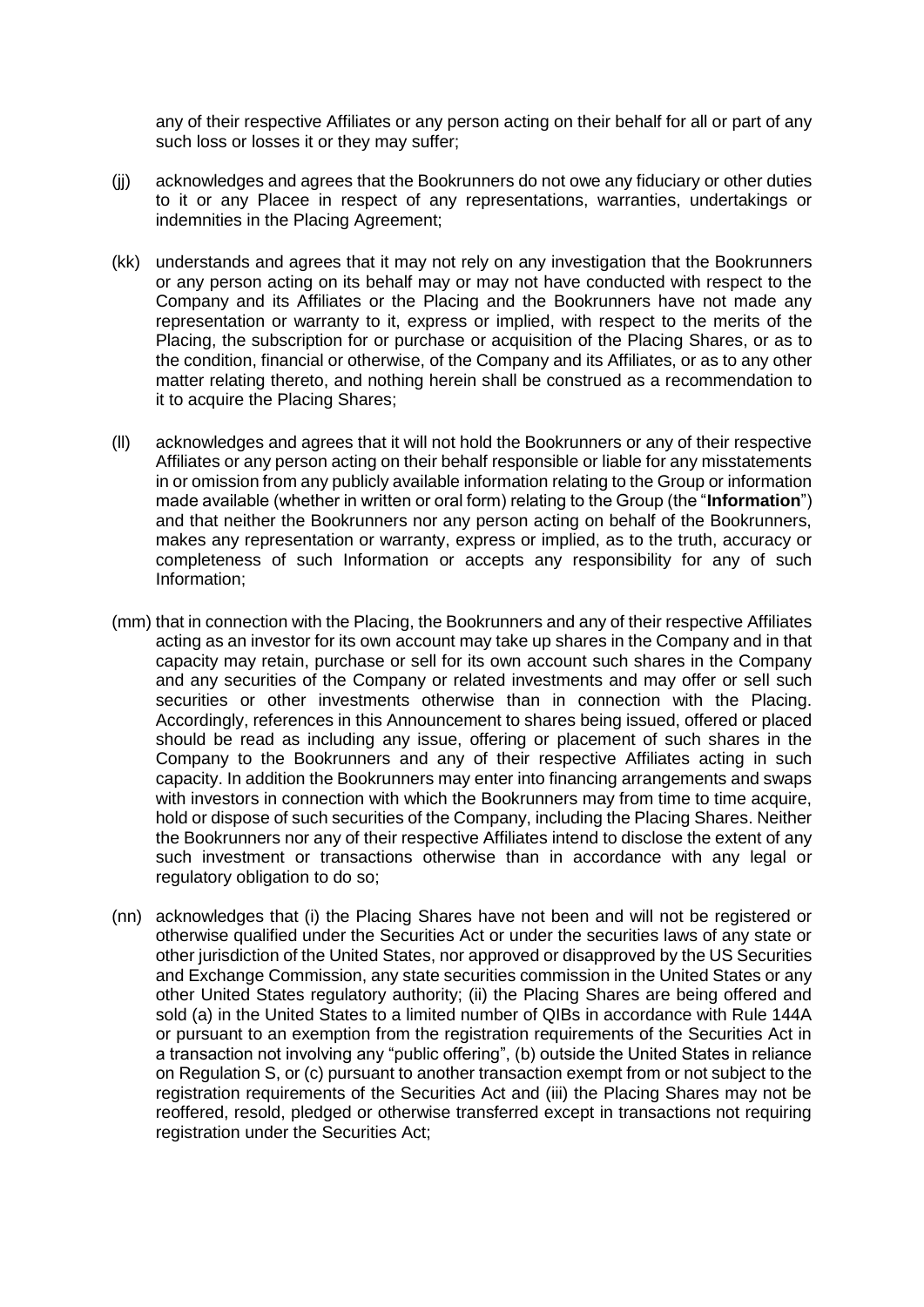- (oo) represents and warrants that, unless it is a QIB in the United States to whom the Placing Shares will be offered on a private placement basis, (a) each of it and each beneficial owner of the Placing Shares for whom it is acting is and at the time the Placing Shares are acquired will be, located outside the United States and is and will be acquiring the Placing Shares in an "offshore transaction" as defined in, and in accordance with, Regulation S and (b) it will not offer or sell, directly or indirectly, any of the Placing Shares except in an "offshore transaction" in accordance with Regulation S or in the United States pursuant to an exemption from, or in a transaction not subject to, the registration requirements of the Securities Act; and
- (pp) that it is not acquiring any of the Placing Shares as a result of any form of general solicitation or general advertising (within the meaning of Rule 502(c) of Regulation D under the Securities Act) or it is located outside the United States and it is not acquiring any of the Placing Shares as a result of any form of directed selling efforts (as defined in Regulation S).

The foregoing acknowledgements, agreements, undertakings, representations, warranties and confirmations are given for the benefit of the Company as well as each of the Bookrunners (for their own benefit and, where relevant, the benefit of their respective Affiliates and any person acting on their behalf) and are irrevocable. Each Placee, and any person acting on behalf of a Placee, acknowledges that the Bookrunners do not owe any fiduciary or other duties to any Placee in respect of any representations, warranties, undertakings or indemnities in the Placing Agreement.

Please also note that the agreement to allot and issue Placing Shares to Placees (or the persons for whom Placees are contracting as agent) free of stamp duty and stamp duty reserve tax in the UK relates only to their allotment and issue to Placees, or such persons as they nominate as their agents, direct from the Company for the Placing Shares in question. Neither of the Company, the Bookrunners, their respective Affiliates nor any person acting on their behalf will be responsible for any Irish stamp duty or other similar taxes (including any interest, fines and penalties relating thereto) arising in relation to the Placing Shares in any other circumstances.

Such agreement also assumes, and is based on a warranty from each Placee, that the Placing Shares are not being acquired in connection with arrangements to issue depositary receipts or to issue or transfer the Placing Shares into a clearance service. Neither the Bookrunners nor the Company are liable to bear any stamp duty (including, for the avoidance of doubt, Irish stamp duty) or stamp duty reserve tax or any other similar duties or taxes (transfer taxes) that arise on a sale of Placing Shares if there are any such arrangements, or any arrangements that arise subsequent to their acquisition by Placees or for transfer taxes arising otherwise than under the laws of Ireland. Each Placee should, therefore, take its own advice as to whether any such transfer tax liability arises. Furthermore, each Placee agrees to indemnify on an after-tax basis and hold the Bookrunner and/or the Company and their respective Affiliates harmless from any and all interest, fines or penalties in relation to transfer taxes to the extent that such interest, fines or penalties arise from the unreasonable default or delay of that Placee or its agent.

Each Placee and any person acting on behalf of each Placee acknowledges and agrees that the Bookrunners or any of their respective Affiliates may, at their absolute discretion, agree to become a Placee in respect of some or all of the Placing Shares. Each Placee acknowledges and is aware that the Bookrunners are receiving a fee in connection with their role in respect of the Placing as detailed in the Placing Agreement.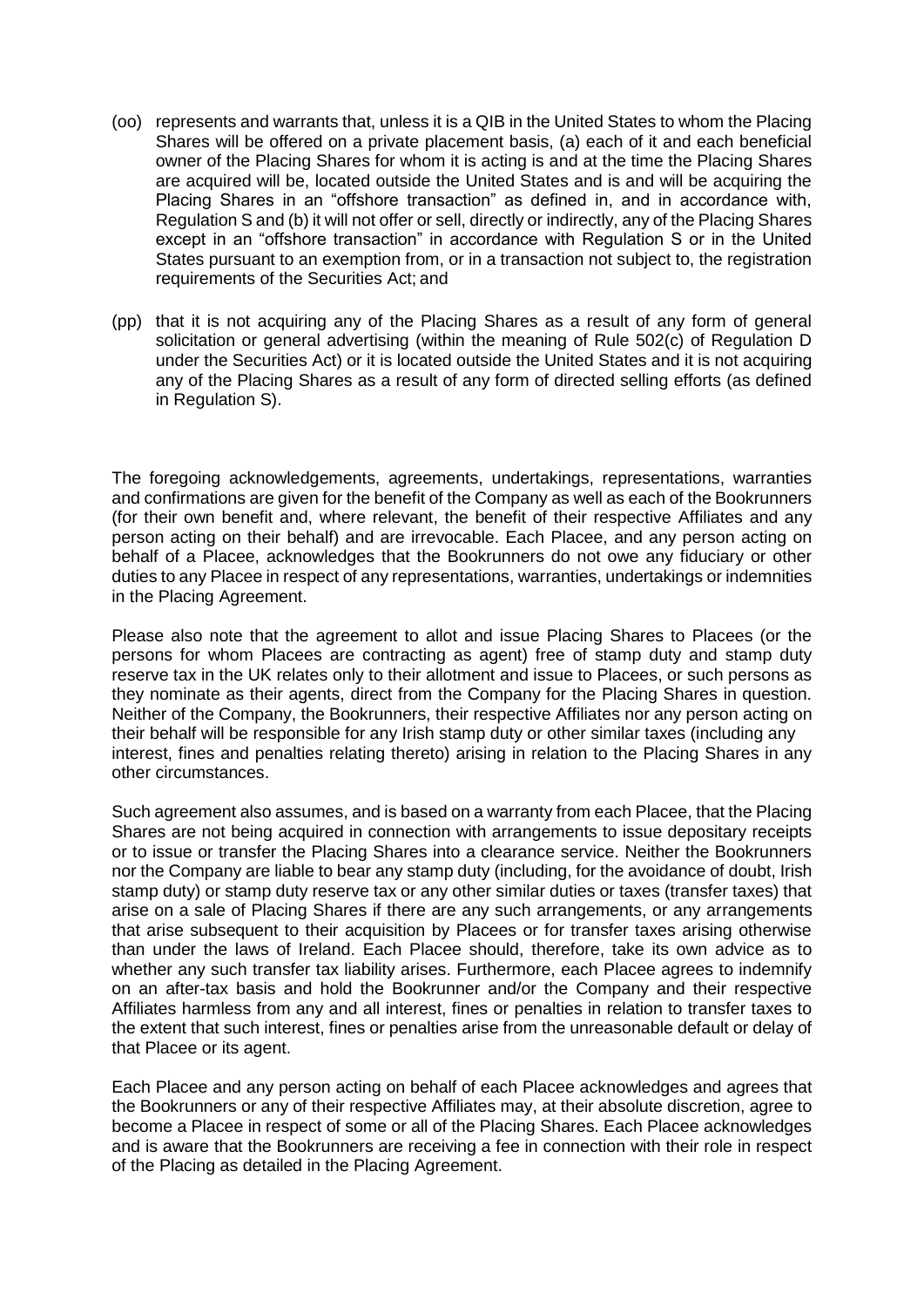When a Placee or person acting on behalf of the Placee is dealing with the Bookrunners, any money held in an account with any of the relevant Bookrunner on behalf of the Placee and/or any person acting on behalf of the Placee will not be treated as client money within the meaning of the rules and regulations of the FCA made under the FSMA or the Central Bank of Ireland. The Placee acknowledges that the money will not be subject to the protections conferred by the client money rules; as a consequence, this money will not be segregated from the relevant Bookrunner's money in accordance with the client money rules and will be used by the relevant Bookrunner in the course of its own business; and the Placee will rank only as a general creditor of the relevant Bookrunner.

All times and dates in this Announcement may be subject to amendment by the Bookrunners and the Company (in their absolute discretion). The Bookrunners shall notify the Placees and any person acting on behalf of the Placees of any changes.

Past performance is no guide to future performance and persons needing advice should consult an independent financial adviser.

The rights and remedies of the Bookrunners and the Company under these Terms and Conditions are in addition to any rights and remedies which would otherwise be available to each of them and the exercise or partial exercise of one will not prevent the exercise of others.

Each Placee may be asked to disclose in writing or orally to the Bookrunners:

- (a) if he or she is an individual, his or her nationality; or
- (b) if he or she is a discretionary fund manager, the jurisdiction in which the funds are managed or owned.

#### **DEFINITIONS**

Unless otherwise stated, in this Announcement:

"**Admission**" means the UK Admission and the Irish Admission;

"**Admission Date**" means the date specified in the executed Term Sheet or such later date which the Company and the Bookrunners may agree in writing, being no later than 11 December 2020;

"**Affiliate**" has the meaning given in Rule 501(b) of Regulation D under the Securities Act or Rule 405 under the Securities Act, as applicable;

"**Announcement**" means this Announcement (including the Appendix to this Announcement);

"**Bookbuild**" means the bookbuilding process to be commenced by the Bookrunners to use reasonable endeavours to procure placees for the Placing Shares, as described in this Announcement and subject to the Terms and Conditions set out in this Announcement and the Placing Agreement;

"**Bookrunners**" means Goldman Sachs International and Davy;

"**Company**" means Flutter Entertainment plc ;

"**Completion**" means completion of the Transaction;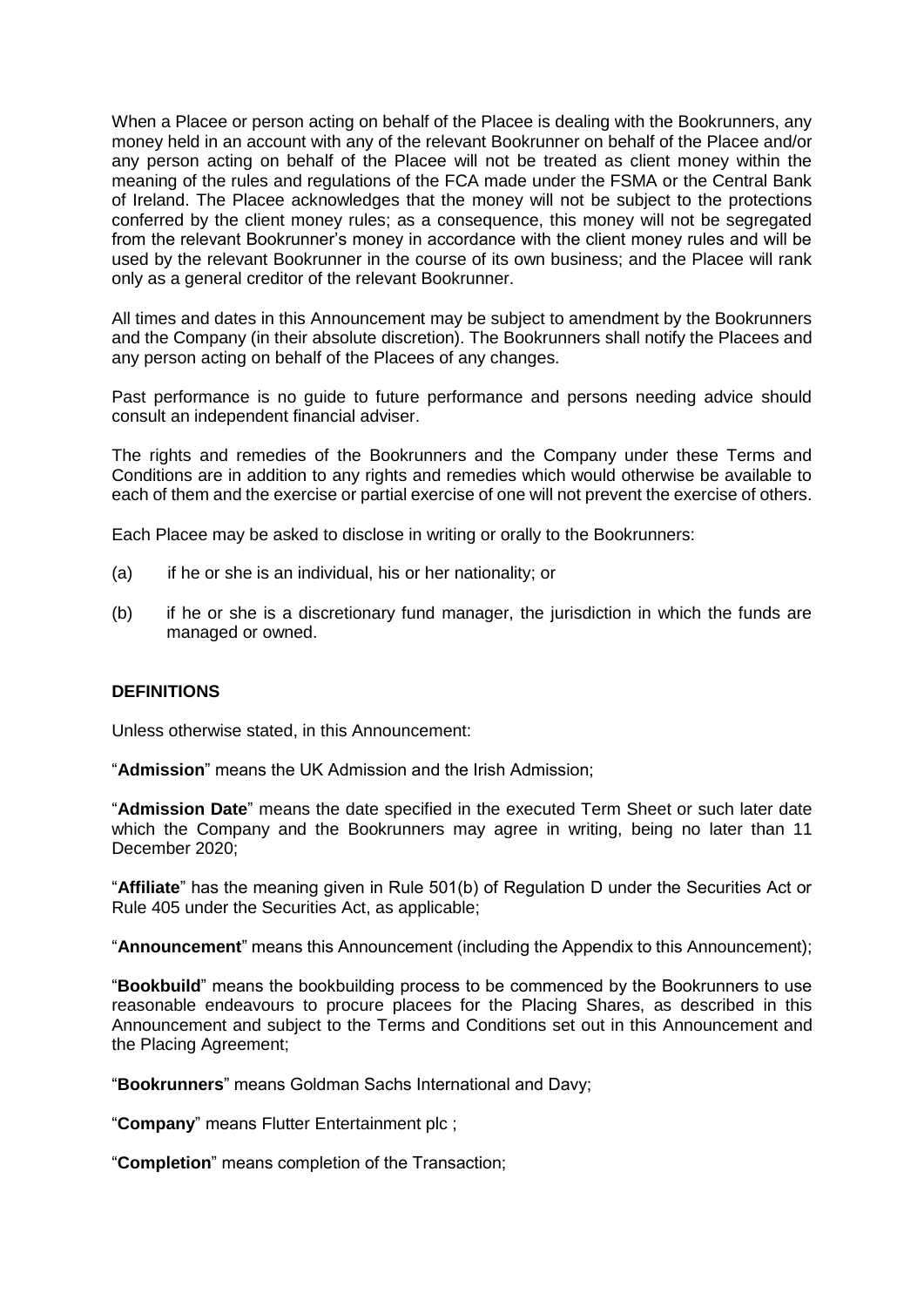"**Consideration Shares**" means any new Ordinary Shares to be issued by Flutter to Fastball in connection with the Transaction;

"**Corporations Act**" means the Corporations Act 2001 (Cth) of Australia;

"**CREST**" means the relevant system, as defined in the Uncertificated Securities Regulations 2001 (SI 2001/3755) of Ireland (in respect of which Euroclear UK & Ireland Limited is the operator);

"**Davy**" means J&E Davy;

"**EEA**" means European Economic Area;

"**Euro**" or "**€**" means the lawful currency of Ireland;

"**Euro Placing Price**" means the Placing Price, converted to Euro based on the Bloomberg BFIX mid-point Euro/Sterling exchange rate at the first fixing time after the closing of the Bookbuild, which will be contained in the Term Sheet and provided to Placees at the time of communicating allocations;

"**Euronext Dublin**" means The Irish Stock Exchange plc, trading as Euronext Dublin;

"**Euronext Dublin Market**" means the Euronext Dublin Market, operated by Euronext Dublin;

"**Exchange Information**" has the meaning given to it in paragraph (c) under the heading "*Representations and warranties*" in the Appendix to this Announcement;

"**FanDuel**" means FanDuel Group Parent LLC;

"**Fastball**" means Fastball Holdings LLC;

"**FCA**" means the UK Financial Conduct Authority or its successor from time to time;

"**FSMA**" means the Financial Services and Markets Act 2000 of the United Kingdom;

"**Group**" means the Company and its subsidiary undertakings. For the avoidance of doubt, the term Group includes The Stars Group Inc. and its subsidiaries from and including 5 May 2020;

"**Information**" has the meaning given to it in paragraph (ll) under the heading "*Representations and warranties*" in the Appendix to this Announcement;

"**Investor Presentation**" means the investor presentation issued by the Company in connection with the Placing, including to the extent used as part of any pre-marketing of the Placing;

"**Irish Admission**" means the admission of all of the Placing Shares to a secondary listing on the Official List of Euronext Dublin and to trading on the Euronext Dublin Market operated by Euronext Dublin;

"**JerseyCo**" means Gordian Funding Limited;

"**London Stock Exchange**" means the London Stock Exchange plc;

"**MAR**" means Regulation (EU) No. 596/2014 of the European Parliament and of the Council of 16 April 2014 on market abuse (market abuse regulation) and repealing Directive 2003/6/EC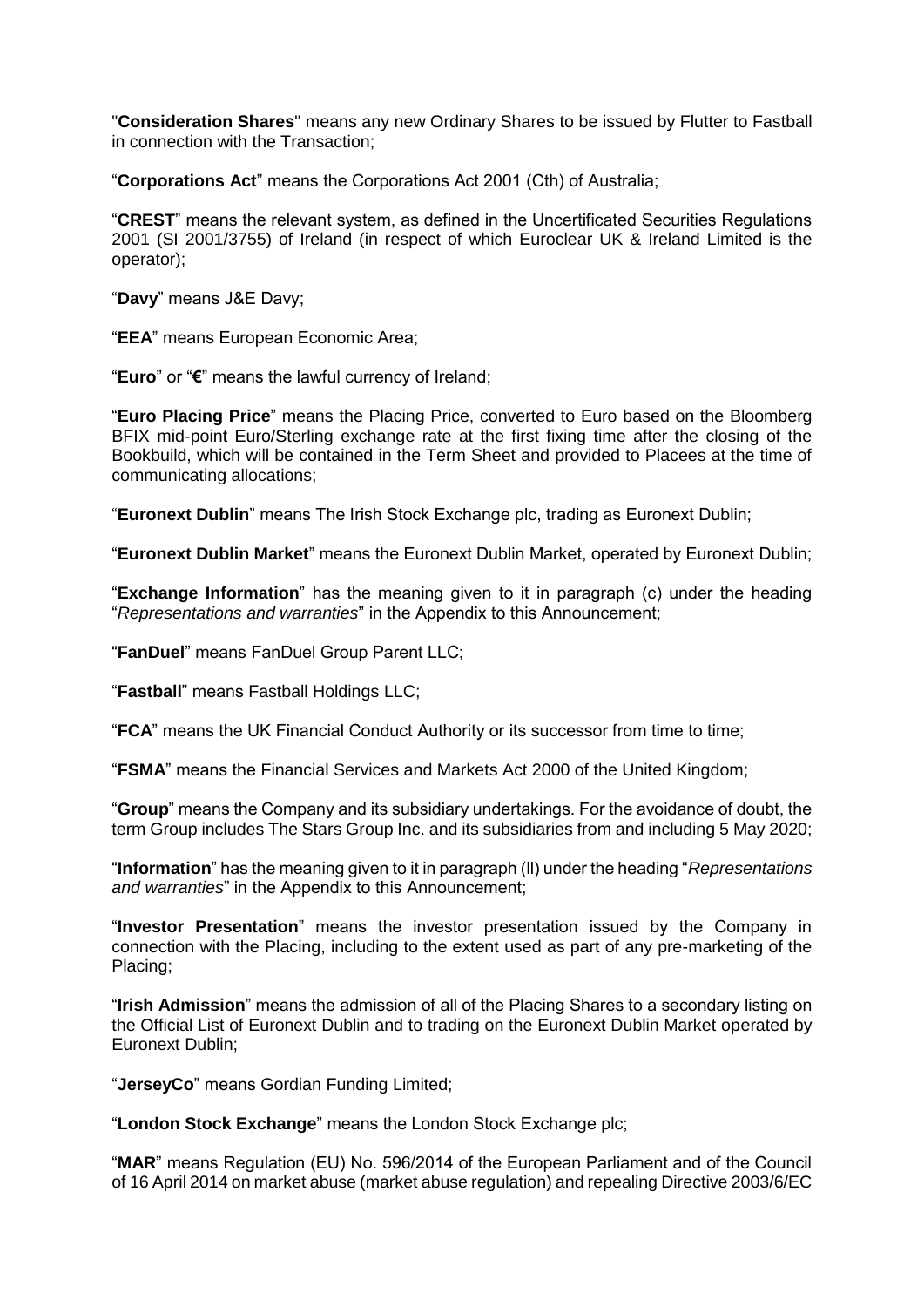of the European Parliament and of the Council and Commission Directives 2003/124/EC, 2003/125/EC and 2004/72/EC;

"**Material Adverse Change**" means any material adverse effect or change in or affecting, or any development reasonably likely to give rise to or involve a prospective material adverse change in or affecting, the condition (financial, operational, legal or otherwise), earnings, management, business affairs, solvency, credit rating, operations or prospects of the Company or the Group (taken as a whole), whether or not arising in the ordinary course of business;

"**MiFID II**" means EU Directive 2014/65/EU on markets in financial instruments;

"**MiFID II Product Governance Requirements**" has the meaning given to it under the heading "*Important Notice*" in this Announcement;

"**NI 33-105**" means National Instrument 33-105 Underwriting Conflicts of Canada;

"**NI 45-106**" means National Instrument 45-106 Prospectus Exemptions of Canada;

"**Order**" means the Financial Services and Markets Act 2000 (Financial Promotion) Order 2005 of the United Kingdom;

"**Ordinary Share**" means an ordinary share of €0.09 each in the capital of the Company;

"**Placee**" means any person (including individuals, funds or otherwise) by whom or on whose behalf a commitment to acquire Placing Shares has been given;

"**Placing**" means the placing of the Placing Shares by the Bookrunners, on behalf of the Company;

"**Placing Agreement**" means the placing agreement between the Company and the Bookrunners in respect of the Placing;

"**Placing Documents**" means this Announcement, the Transaction Announcement, the Pricing Announcement, the Placing Agreement and the Investor Presentation;

"**Placing Price**" means the price per Ordinary Share at which the Placing Shares are placed;

"**Placing Shares**" means the new Ordinary Shares to be issued pursuant to the Placing;

"**Pounds Sterling**" or "**£**" means the lawful currency of the United Kingdom;

"**Pricing Announcement**" has the meaning given to it in paragraph (B) under the heading "*Conditions of the Placing*" in the Appendix to this Announcement

"**Prospectus Regulation**" means Regulation (EU) No 2017/1129 of the European Parliament and of the Council of 14 June 2017 on the prospectus to be published when securities are offered to the public or admitted to trading on a regulated market, and repealing Directive 2003/71/EC;

**"Purchase Agreement"** means agreement entered into by the Company, TSE and Fastball to acquire Fastball's entire 37.2% stake in FanDuel;

"**QIB**" means a qualified institutional buyer as defined in Rule 144A;